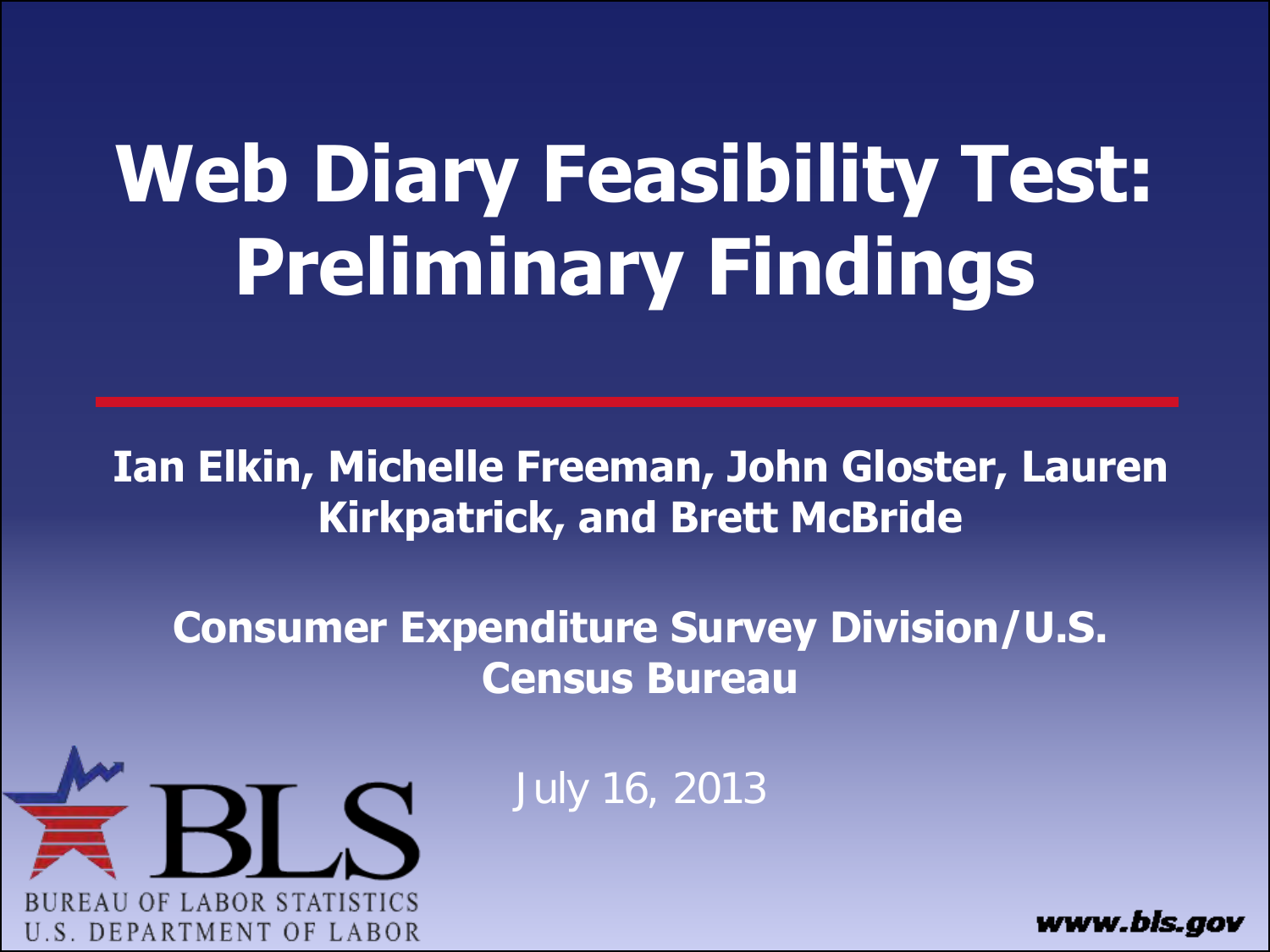# **Web Diary Team Overview**

#### **Motivation**

 $\blacktriangleright$  To encourage contemporaneous reporting, improve accuracy through access across locations and household members, provide a platform for individual diaries, allow for a multiportal approach, and to improve response rates by offering alternative response modes to the traditional paper diary.

#### **Objective**

 $\blacktriangleright$  To understand the operational issues regarding implementing a web mode for CE and to understand the data quality and response rates associated with web collection.

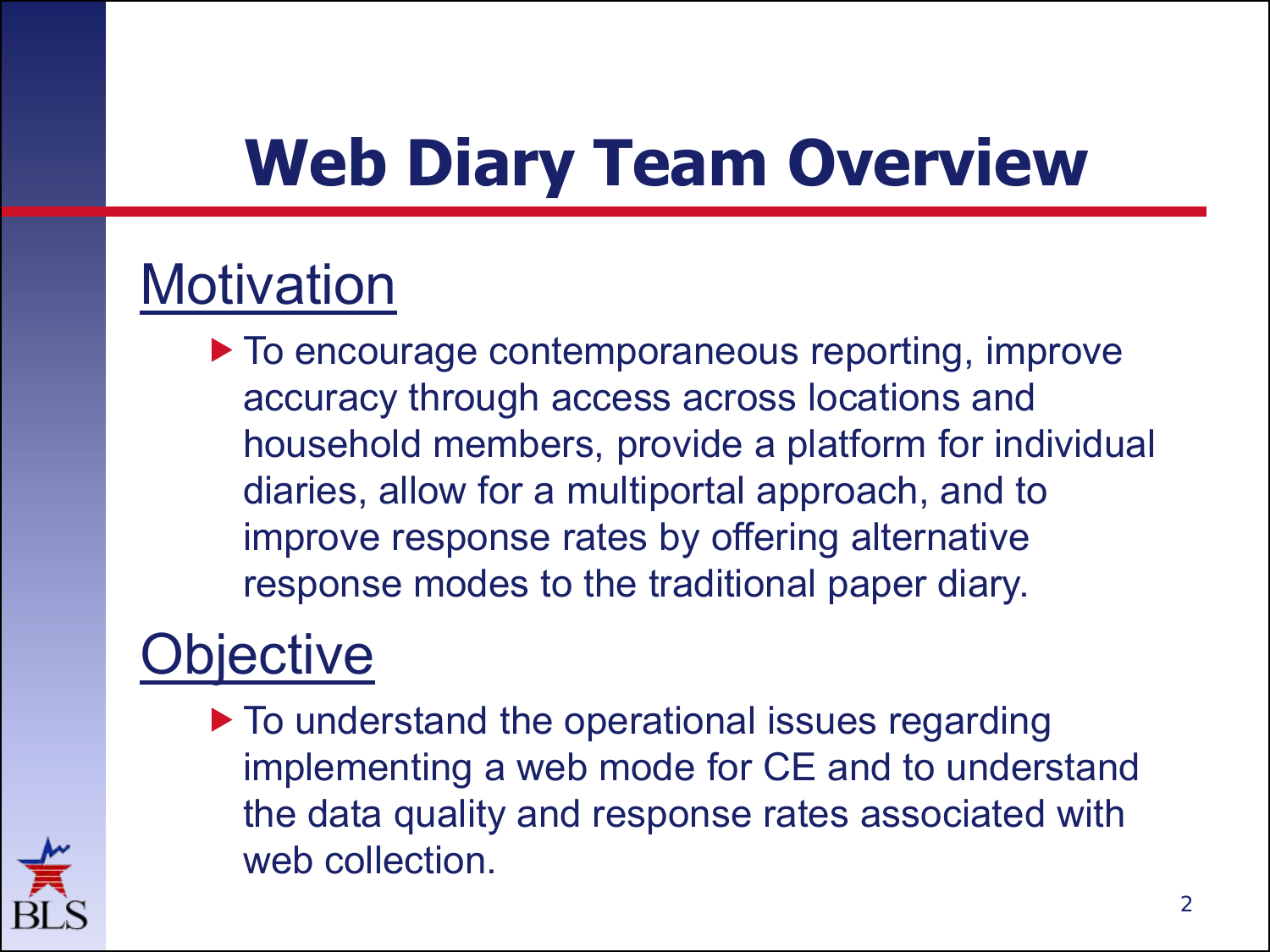#### **Presentation Outline**

- I. Web Diary Logistics
- II. Web Diary Instrument
- **III.** Web Diary Materials and Training
- IV. Preliminary Results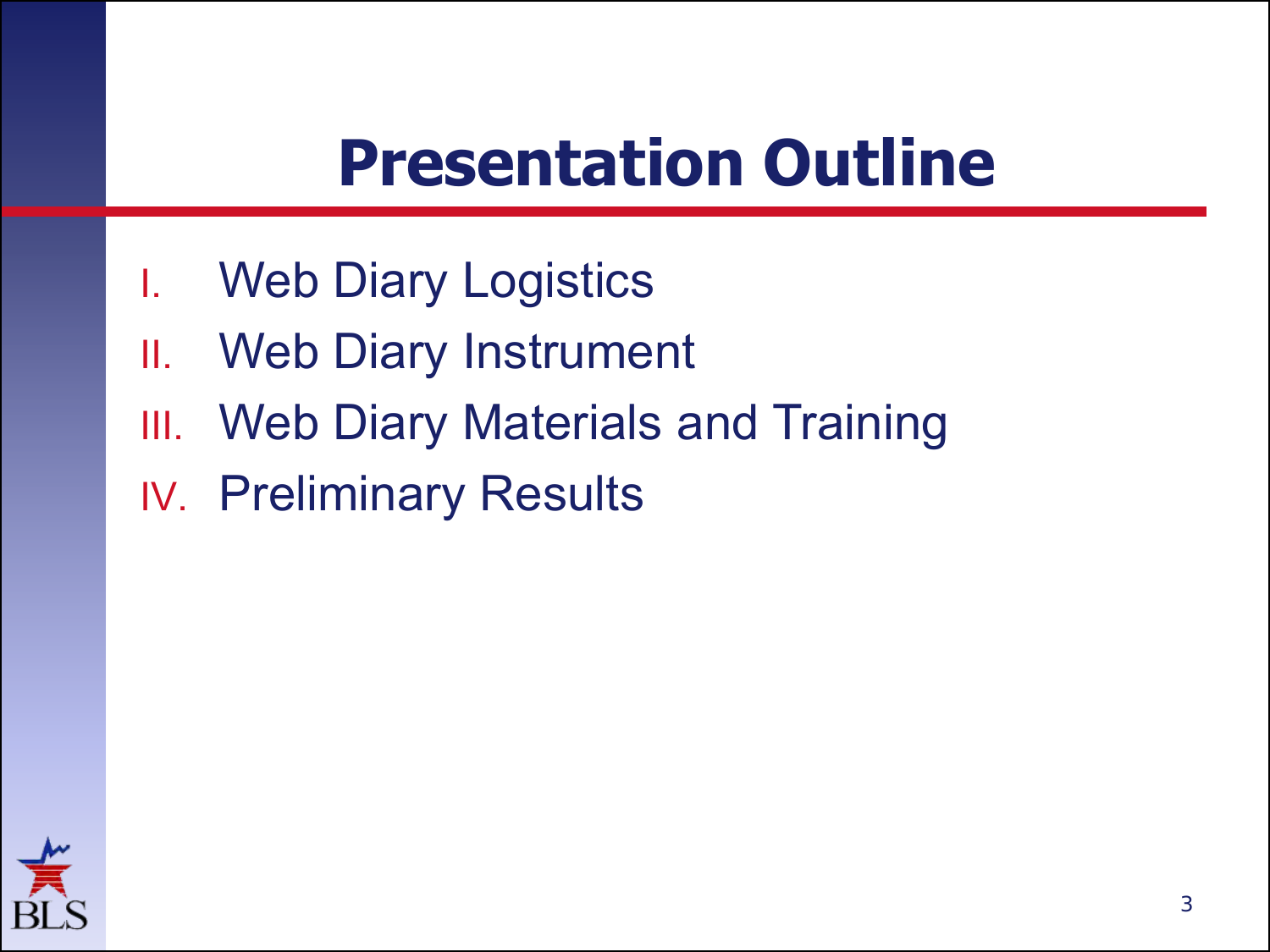# **I. WEB DIARY LOGISTICS**

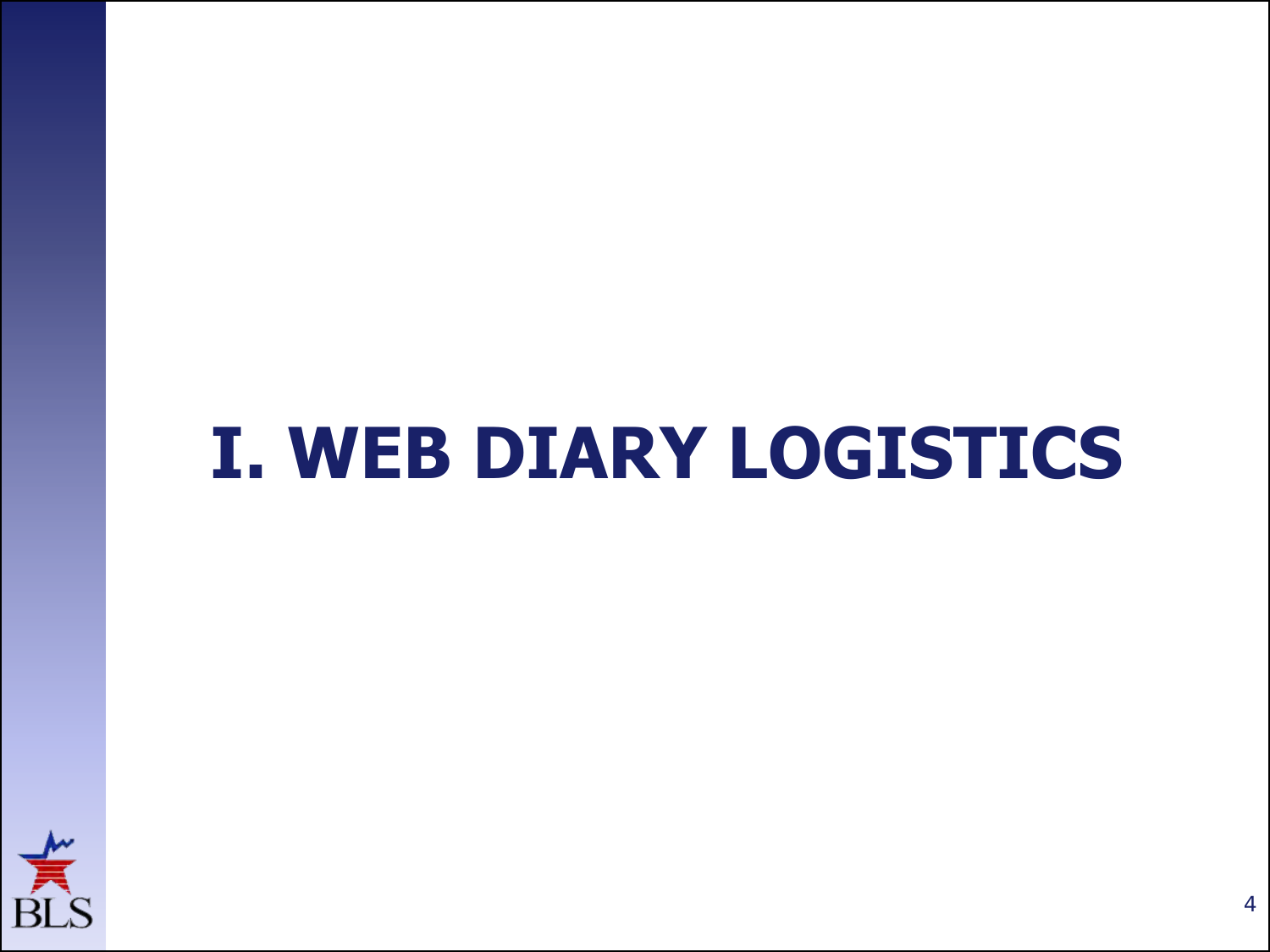### **Web Diary Logistics**

- Data Collection Period Jan, Feb, Mar 2013
- Test Closeout Apr 30, 2013
- Starting Sample Size 1,300 (Nationwide, less HI/AK)
- FR Workload Approximately 2-3 extra cases/mo. per FR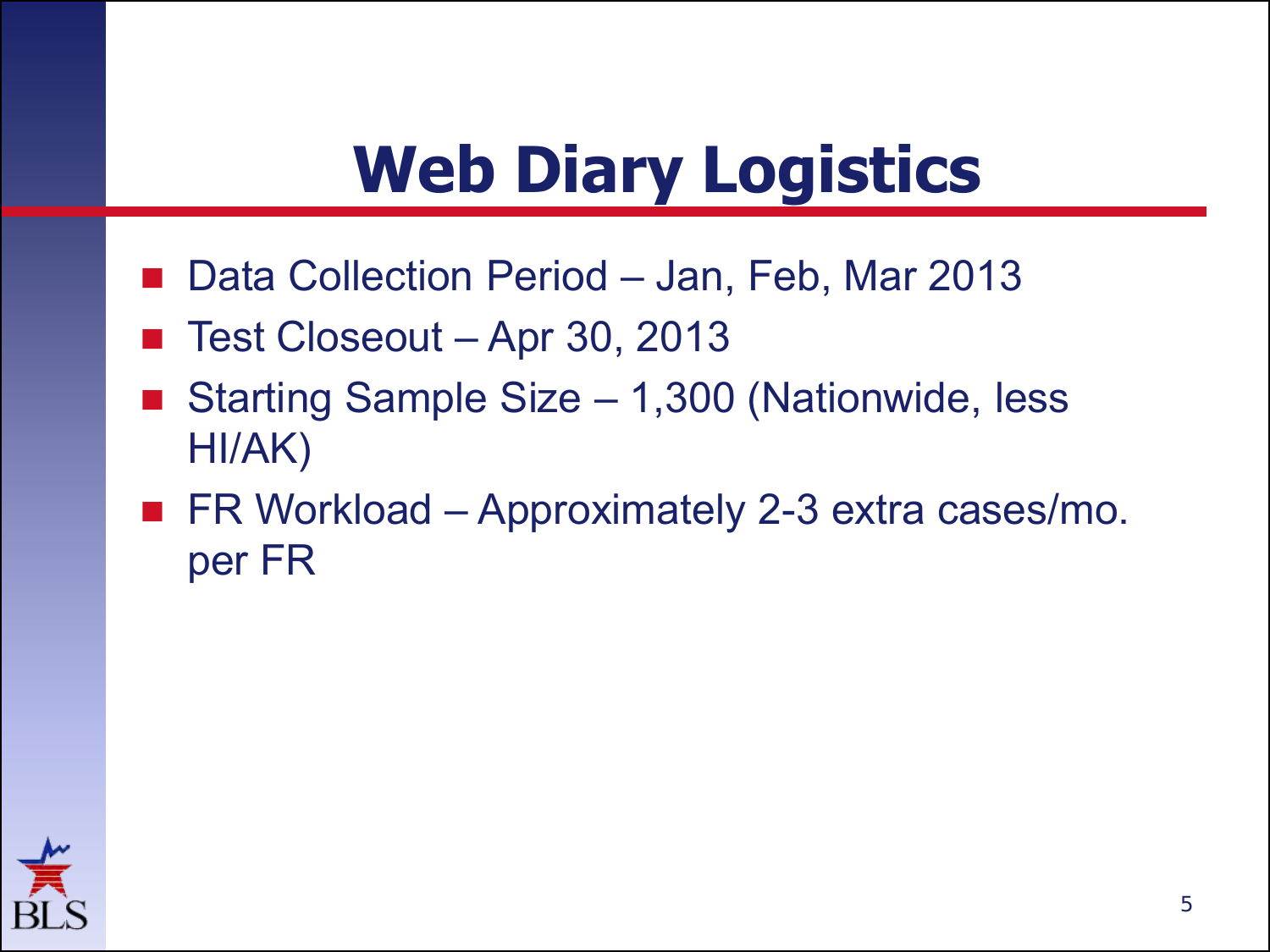#### **Web Diary Logistics**

- Separate online WD application (ASD)
- Debriefing Qs (for both R and FR)
- Naming conventions developed for:
	- ▶ ASD production input files
	- ▶ ASD Web Data output / MCS CAPI Data output
	- ▶ NPC Web/CAPI data for Visual Basic keying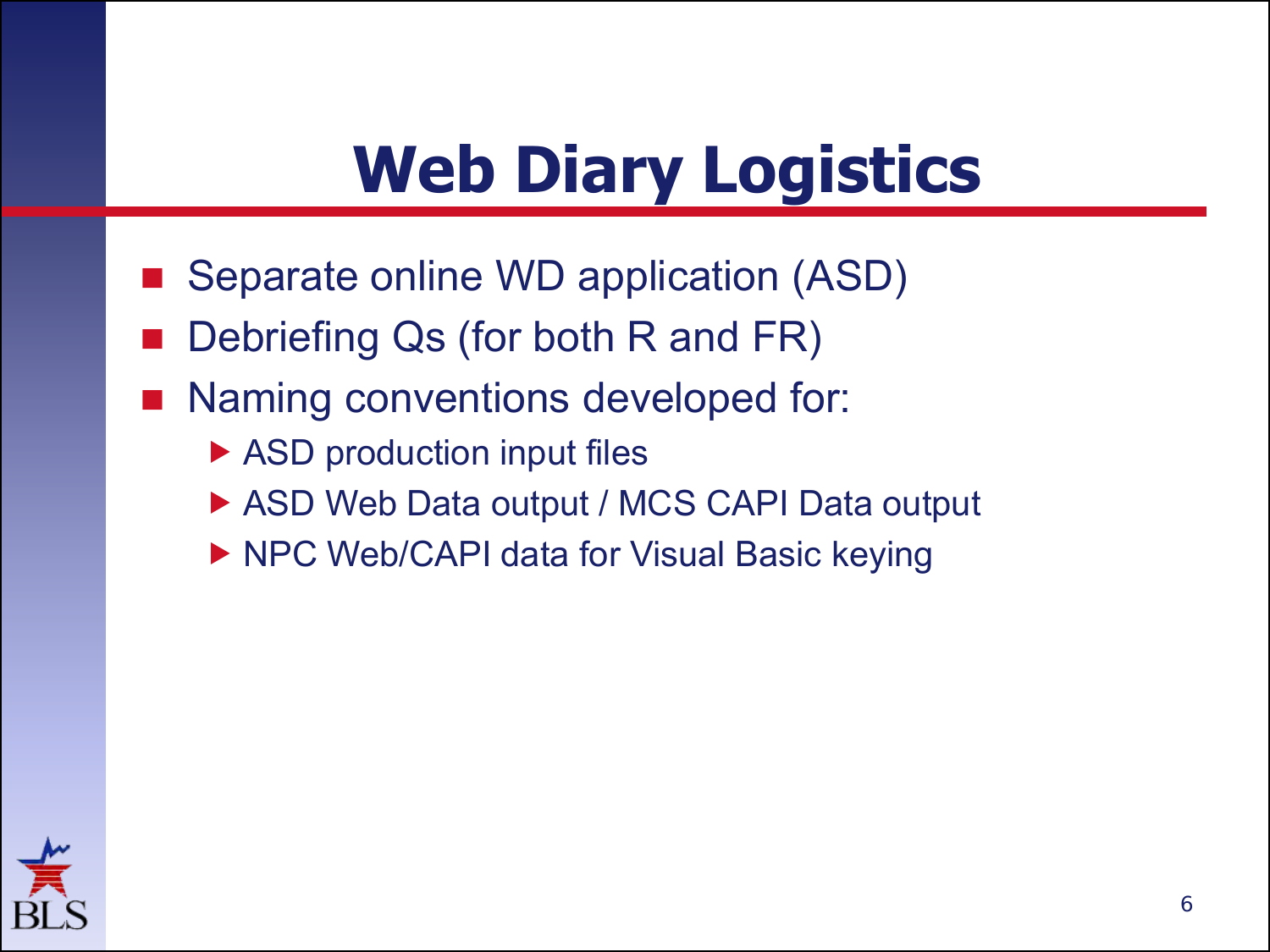# **Web Diary Logistics**

- All research cases are "double placed"
- FRs provide username and password to Respondent via CAPI instrument
- New outcome codes for Web Diary (final disposition)
- **Test Limitations** 
	- ▶ English only
	- ▶ No Multi-CU HHs or Replacement HHs
	- ▶ No Reinterview
- **New materials** 
	- ▶ FR Talking Points (FR)
	- User Guide (FR)

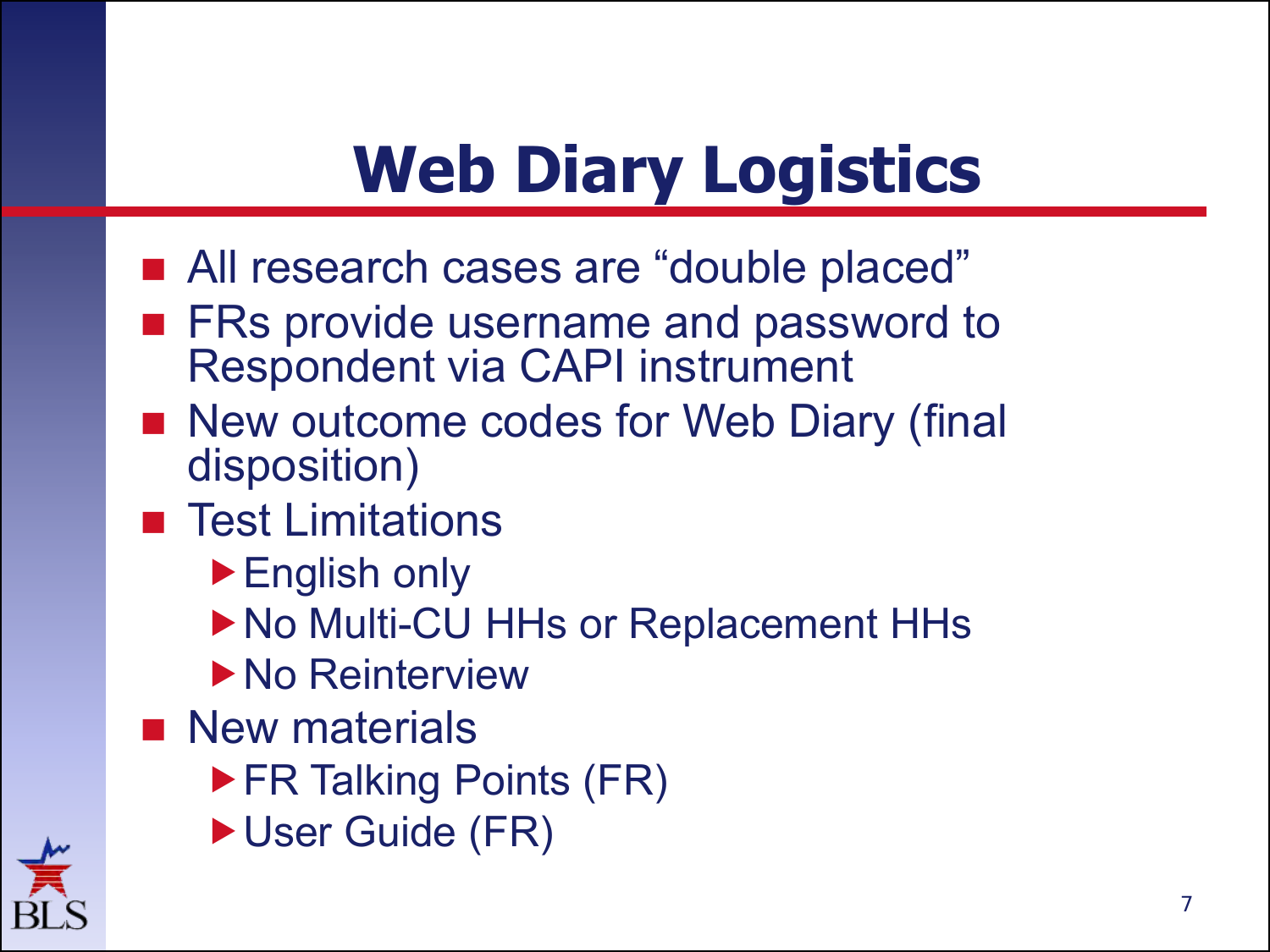### **Web Diary Flow of Data**

#### ■ Expenditure Data delivered to DSD from ASD

- ▶ Weekly (every Monday, 12:00am)
- ▶ Cumulative, flat ASCII file
- Expenditure Data delivered from DSD to NPC for keying
	- ▶ Weekly, Tuesday afternoon
	- CEPB unduplicates for Case IDs already sent to NPC in prior weeks

#### ■ Recall Data delivered from DSD to NPC

- Monthly, five working days after closeout
- Converted to same file structure as Expenditure Data for NPC read-in
- NPC delivers keyed expenditure and recall data to DSD
	- DSD merges files and converts to SAS datasets per BLS specification
	- DSD conducts parallel data review and releases data to BLS

8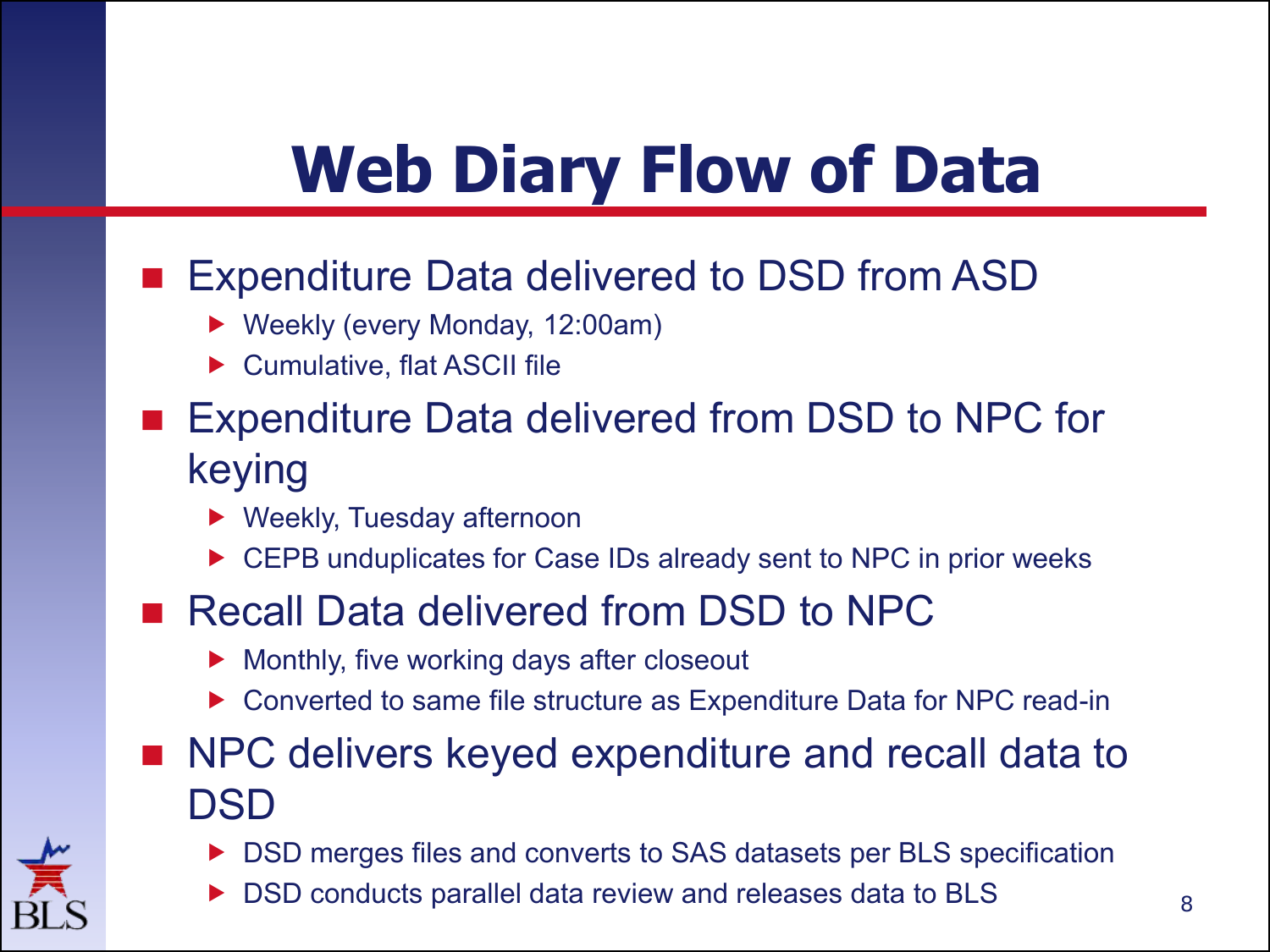### **II. WEB DIARY INSTRUMENT**

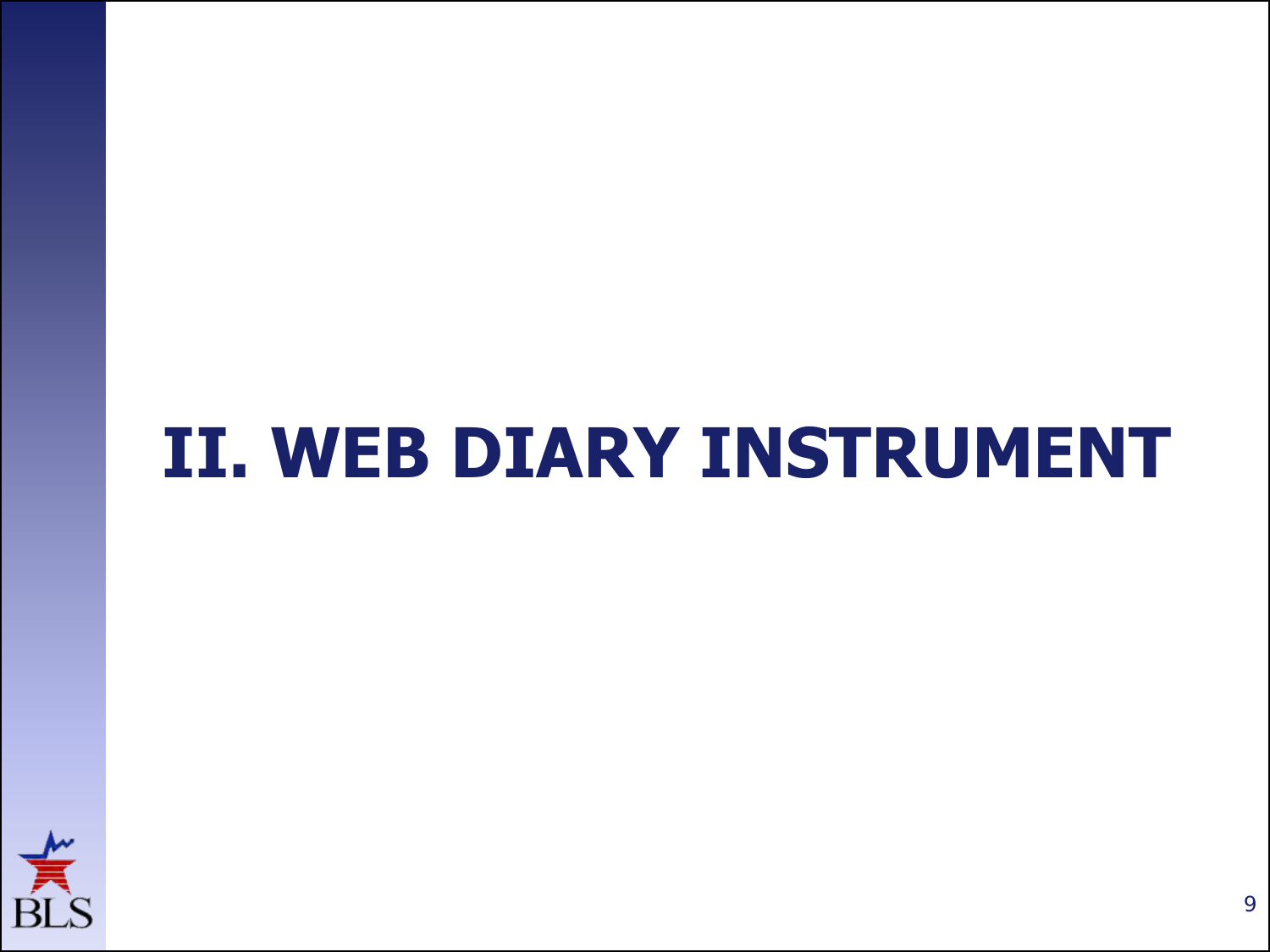#### **Web Diary CAPI Instrument**

- **Screener Qs for both research and production** 
	- HM NET "Does this household have internet access at home?"
	- EM ACCS "Is this through... (PC, tablet, mobile phone)?"
- Username and Password populated on "placement" screen
- . "Web" placed as a fill before "Diary" on respective CAPI screens.
- Identical CAPI instrument used for both research and production cases

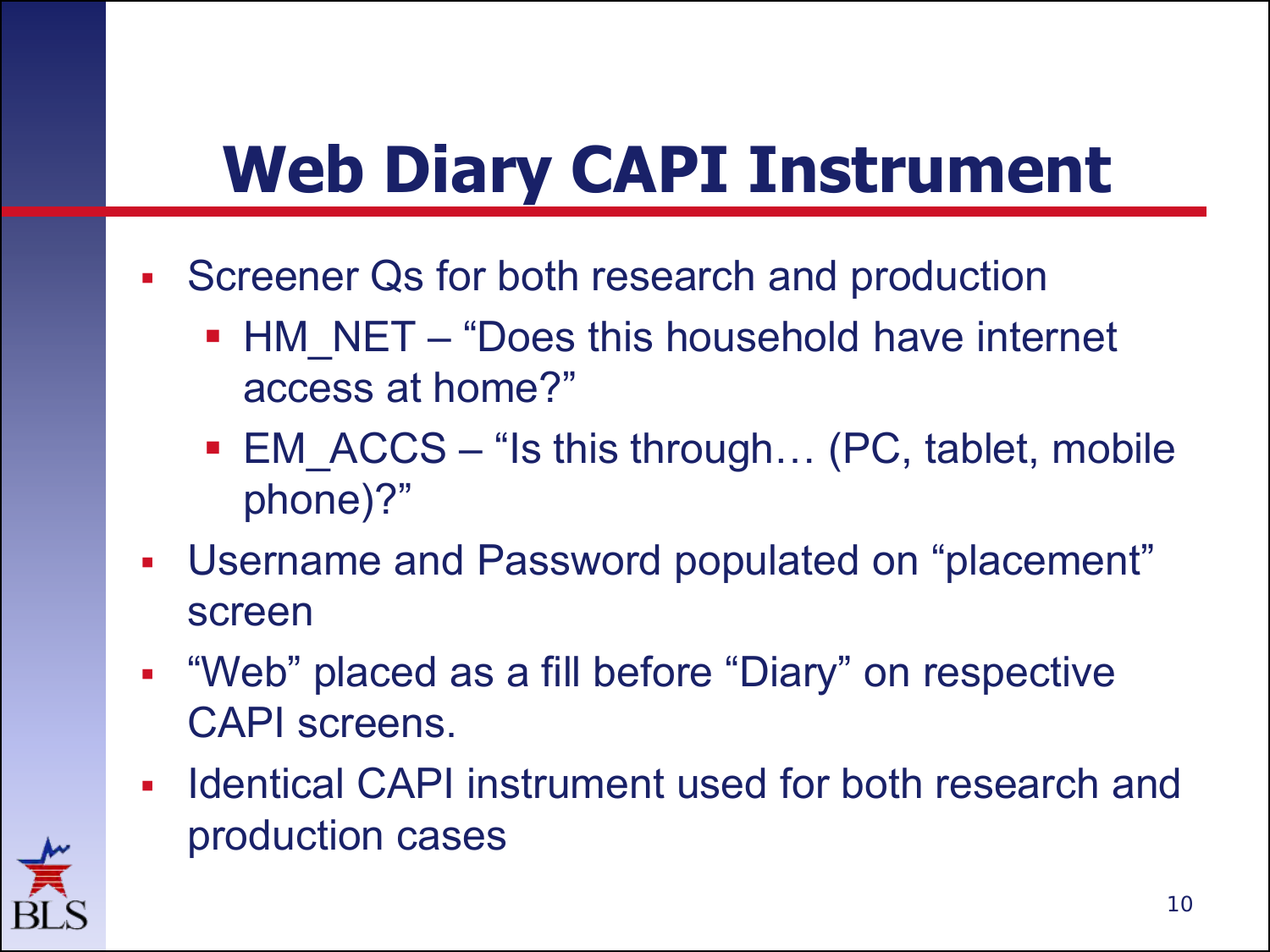#### **Web Diary CAPI Instrument**

- Additional interviewer instructions serve as cues for FRs
- **IF In order to facilitate the collection of receipts as well** as recalled data, a recall/receipts tab added for final pickup to allow for FR data entry
- Additional outcome codes created to:
	- Separately identify research vs. production cases
	- Prevent additional programming for ROSCO

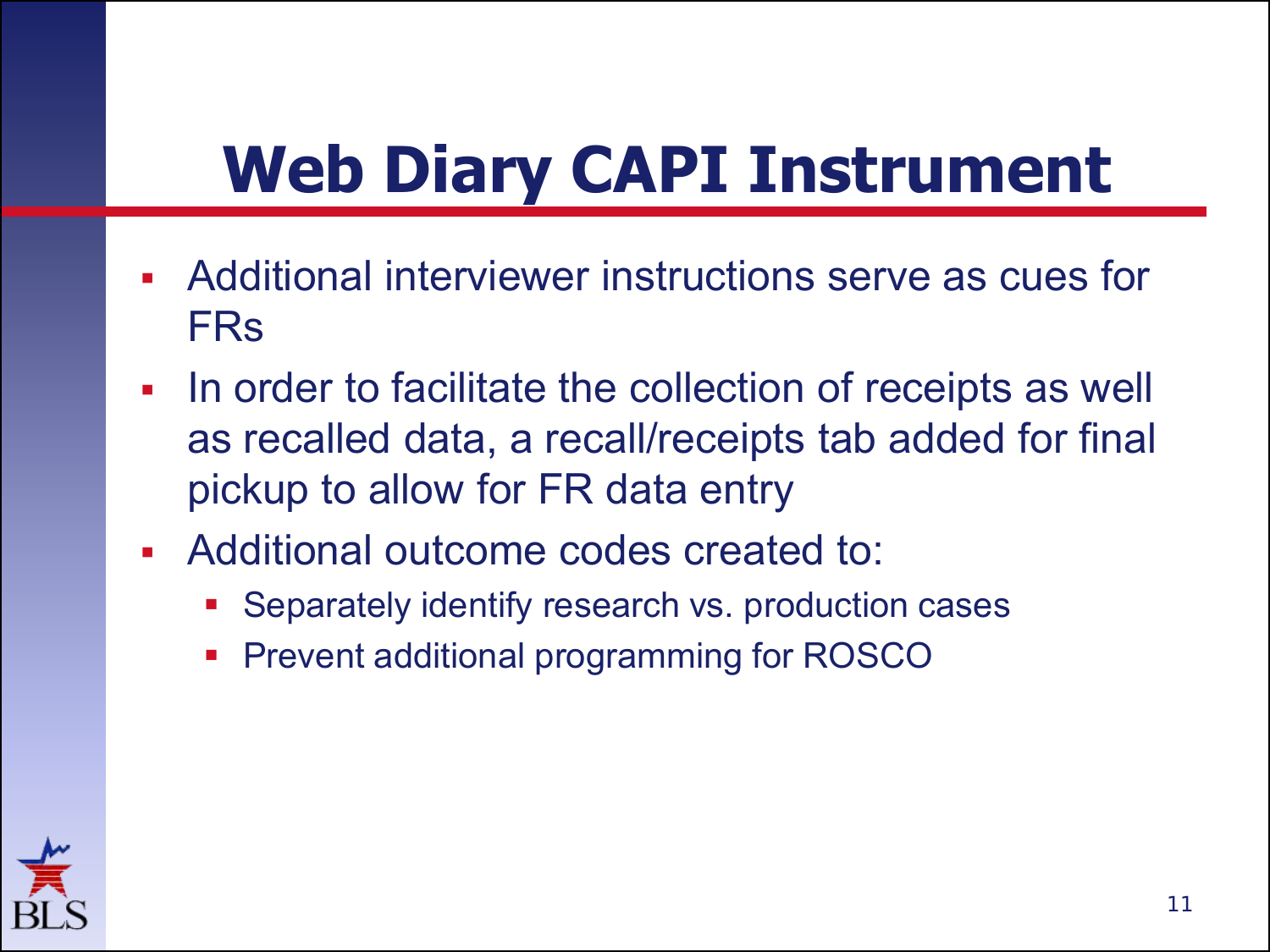# **III. WEB DIARY MATERIALS AND TRAINING**

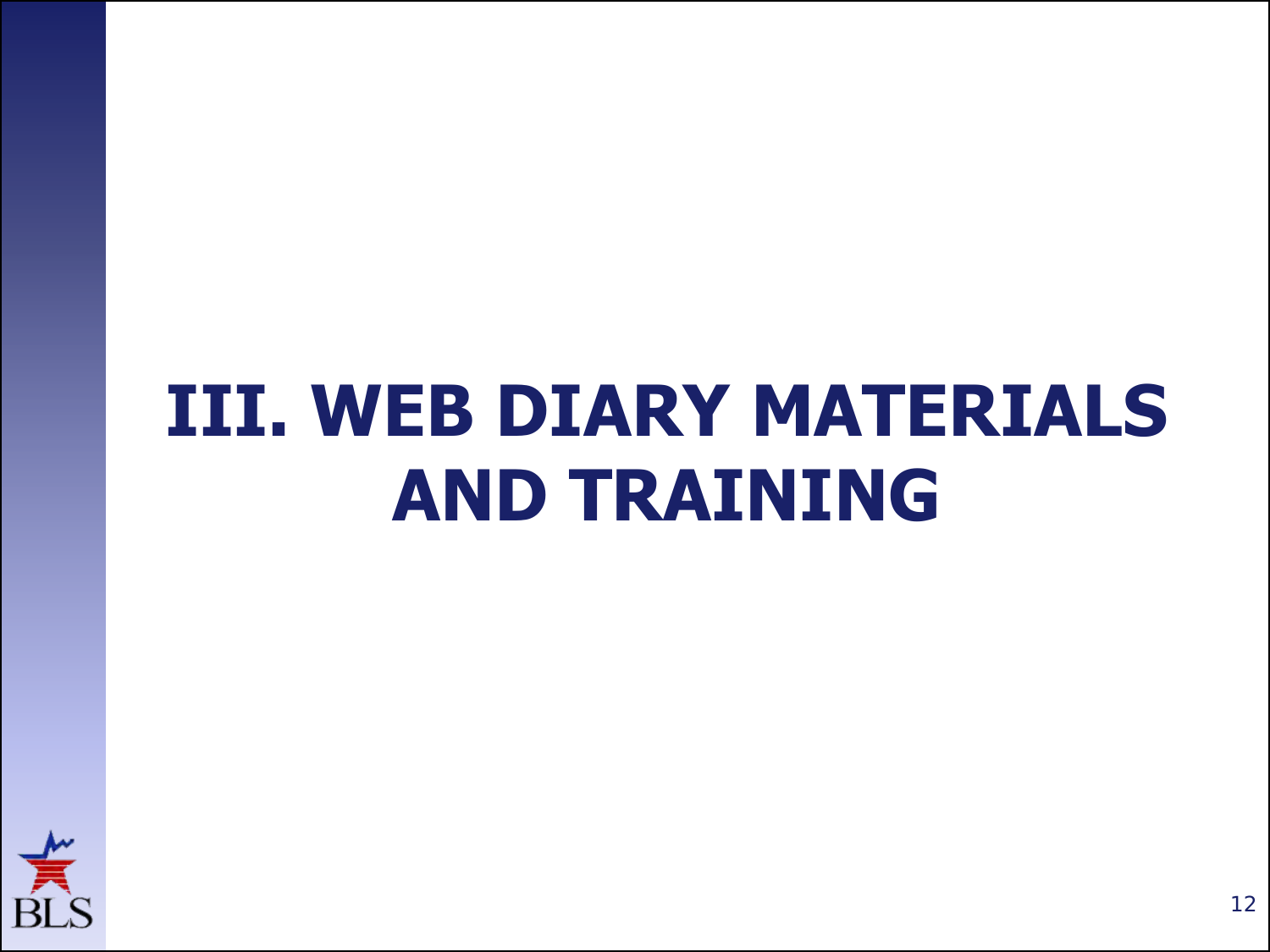#### **Materials**

- Materials (both R and FR)
- Two documents:
	- "Consumer Expenditure Diary Survey User Guide"
	- **> "FR Talking Points"**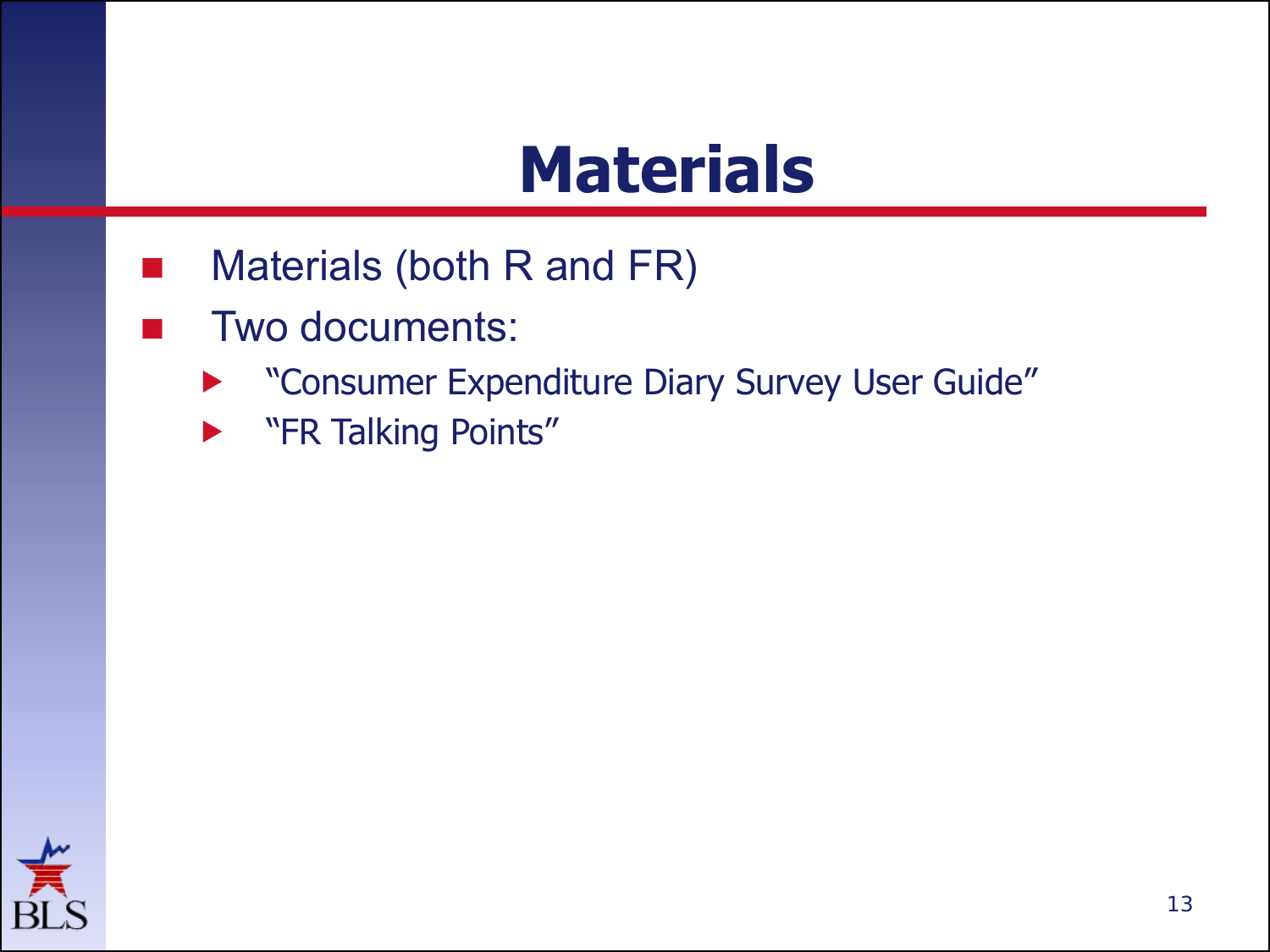- The Survey User Guide was designed as a reference guide for R.
- The User Guide provided instructions on
	- ▶ URL for the Web Diary
	- ▶ Username and Password
	- ▶ Start date for entering expenses
	- ▶ Creating a household roster
	- ▶ Contacting the FR and Regional office with questions and other concerns

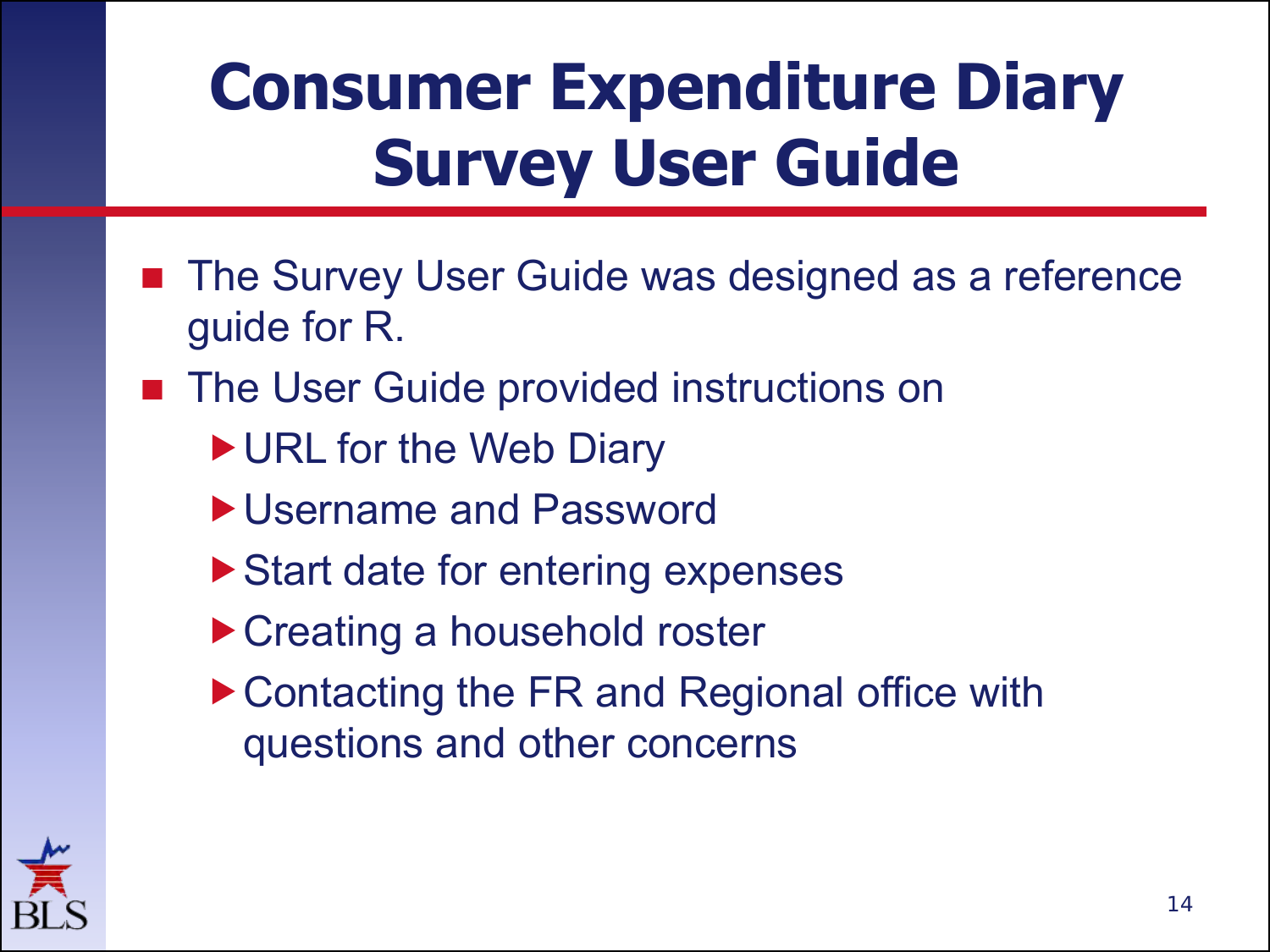#### Consumer Expenditure Diary Survey-User Guide

Thank you for agreeing to participate in the Consumer Expenditure Survey (CE). We understand that this task takes time; however, your information is very important to us and will be used for many purposes that affect all Americans. Among the most important, it is used to help calculate the Consumer Price Index, or CPI, which is a basic ineasure of the rate of inflation. For more lifermation about the survey visit: http://www.bls.gov/cex.and http://www.centus gov

By law (Title 13, U.S. Code), we must keep your information confidential, we use it for statistical purposes only. If you have comments regarding this survey, please send them to: Division of Consumer Expenditure Surveys, 2 Massachusetts Awinue N.E., Room 3085, Washington, DC 20212.

| http://respond.census.gov/ced/.           | Census                                                | <b>CONSUMER ROUTENERS THE</b>                                                          | DIARY SUBVEY                                                                                                                   |       |
|-------------------------------------------|-------------------------------------------------------|----------------------------------------------------------------------------------------|--------------------------------------------------------------------------------------------------------------------------------|-------|
| VOUT 125-EFRAUD-EC                        |                                                       |                                                                                        |                                                                                                                                |       |
| Your password:                            |                                                       | added land-controllers Tunisie 1 Lyrican                                               | <b>Linger</b>                                                                                                                  |       |
|                                           | a was havened are sure for                            |                                                                                        |                                                                                                                                |       |
|                                           |                                                       | <b>Contact &amp; Associate</b>                                                         |                                                                                                                                |       |
|                                           |                                                       |                                                                                        |                                                                                                                                |       |
|                                           |                                                       |                                                                                        | Phone side healthat will be red it appeal the company of the local model of the 19 intended of its oddered as indicated by the |       |
|                                           |                                                       |                                                                                        |                                                                                                                                |       |
|                                           |                                                       |                                                                                        |                                                                                                                                |       |
|                                           | General Documents                                     | <b>Account ##</b>                                                                      | $-$                                                                                                                            | $- -$ |
|                                           |                                                       |                                                                                        |                                                                                                                                |       |
| On this screen you enter the names of the |                                                       |                                                                                        |                                                                                                                                |       |
| people in your household and your survey. | <b>Census</b>                                         |                                                                                        | <b>CONSUMISE PAPENCIFFEREE</b>                                                                                                 |       |
| Start Date                                | almost the Assemed                                    |                                                                                        | <b>DOARY BURYER</b><br><b>THEFT</b>                                                                                            | -     |
| Your Start Date in                        |                                                       |                                                                                        |                                                                                                                                |       |
|                                           |                                                       |                                                                                        | adalah Timedala sund 19 juni 19 kil                                                                                            |       |
|                                           |                                                       |                                                                                        | I Holida color (Threemens of this power is post interfection and announced in this profession post internalism terms           |       |
| <b>Your Household Mambers:</b>            |                                                       | year was realized that painterwised paint allowed to it is approximately the painters. |                                                                                                                                |       |
|                                           |                                                       | ۰                                                                                      |                                                                                                                                |       |
|                                           | ٠<br>×                                                | ٠<br>$\overline{\phantom{a}}$                                                          |                                                                                                                                |       |
|                                           | x<br>۰                                                | 18.                                                                                    |                                                                                                                                |       |
|                                           |                                                       | ABC                                                                                    |                                                                                                                                |       |
|                                           | T. Sachut they won't come un<br>Mill Lon Sill, on Mil | gr of Nichtiger Hil bespie overmediatest these joys presentings.                       |                                                                                                                                |       |
|                                           |                                                       |                                                                                        |                                                                                                                                |       |
|                                           |                                                       | and The Countries of the Laboratory divisions in all this low existing                 |                                                                                                                                |       |
|                                           | <b>Second Democrat</b>                                |                                                                                        | <b>Friedrich</b>                                                                                                               | $-41$ |
|                                           |                                                       |                                                                                        |                                                                                                                                |       |

dimensioning and historical Administration

could construct an expert-**Vetrolin.greta** 

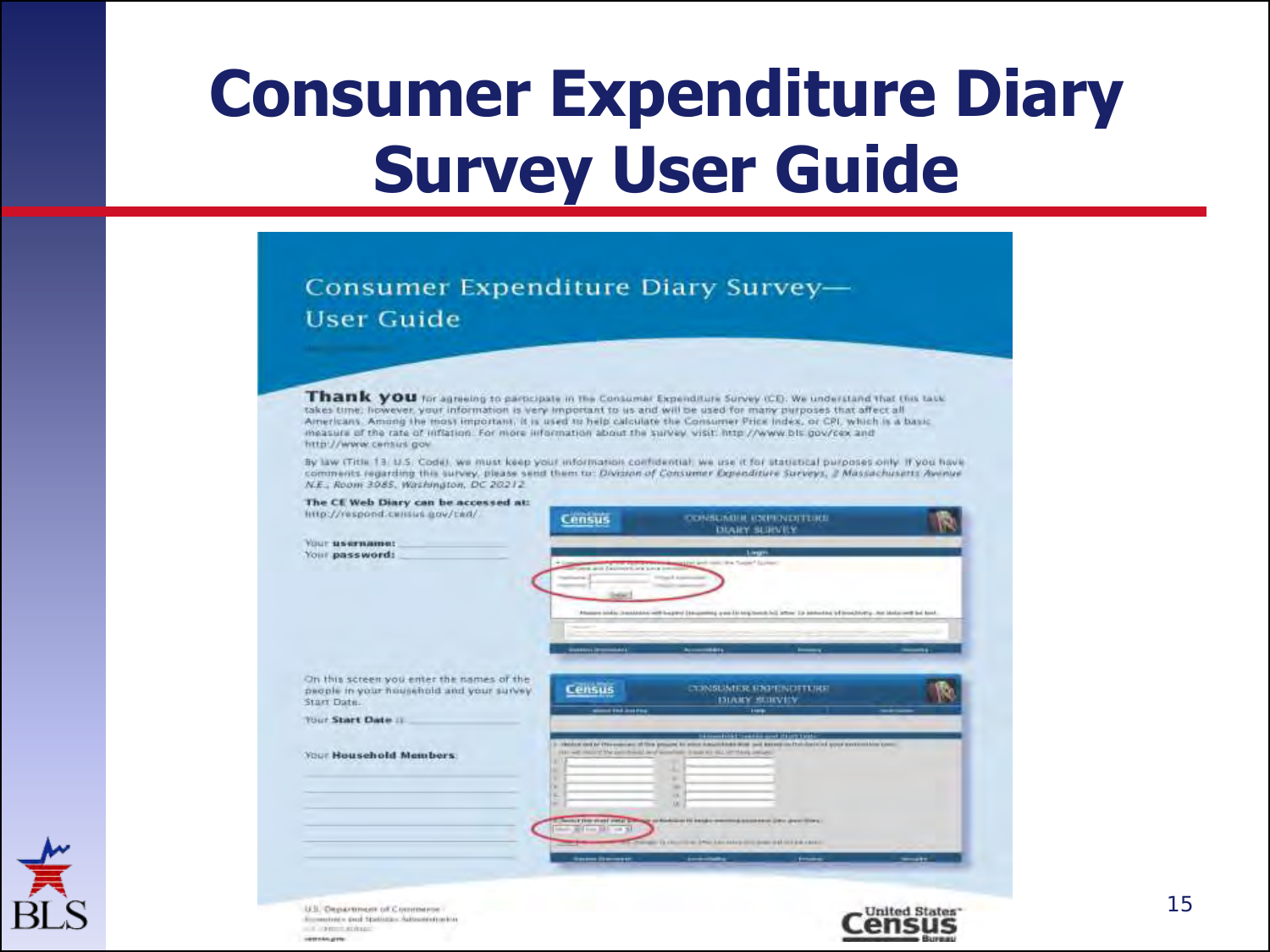- **How and where to enter expenses** 
	- **Food and Drink Away From Home**
	- **Food and Drink for Home Consumption**
	- **Clothing, Shoes, Jewelry and Accessories**
	- **All Other Products and Services**
- How to save work and add rows
- How to submit completed Web Diary expenses

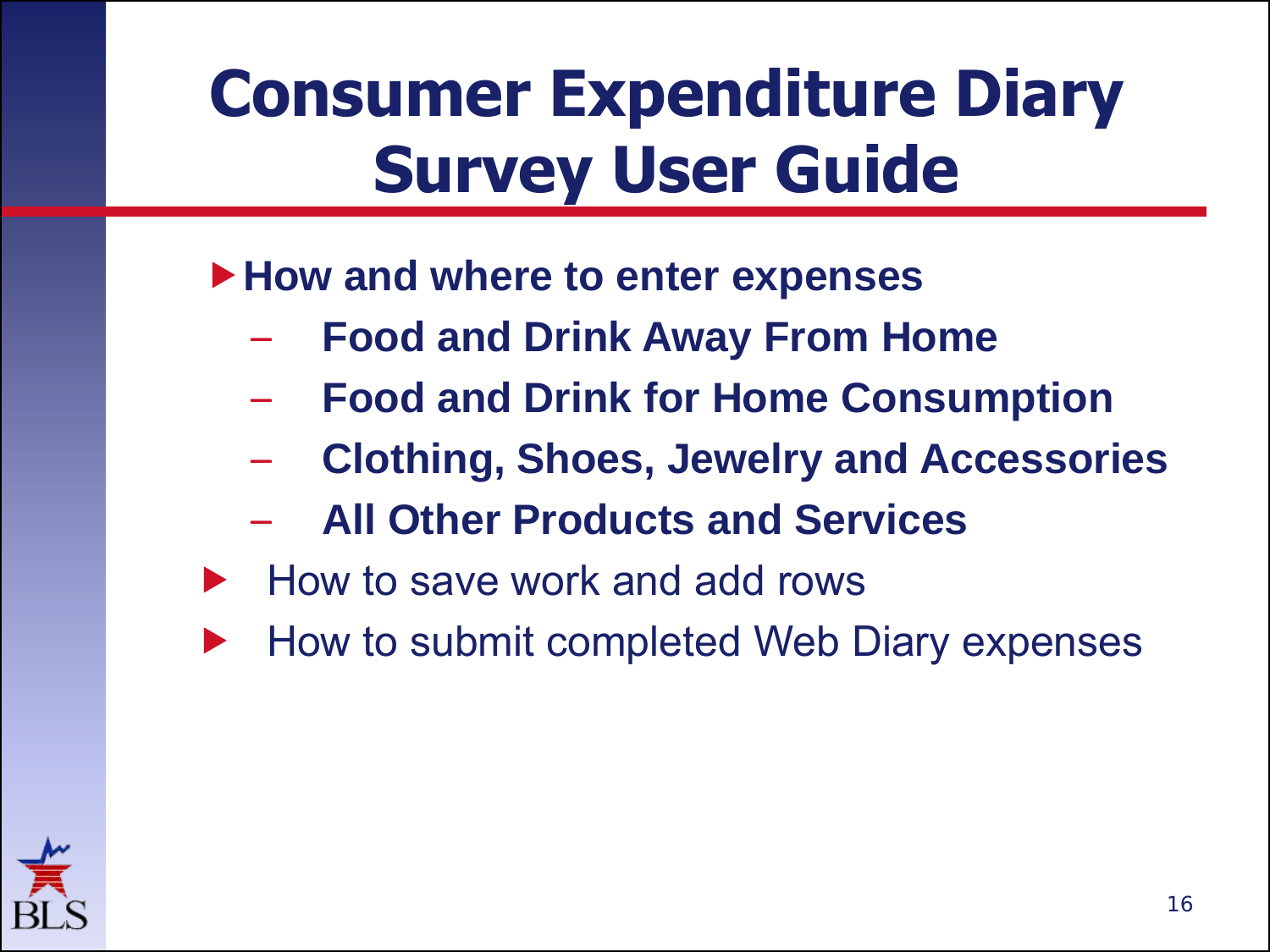|                                              | Food and Drink Away from Home-                         | Food and Drink for Home Consumption              |                                       |                         |                         | Clothing, Shoes, Jewelry, and Acc.                                    |                              | All Other Products/Services        |          |
|----------------------------------------------|--------------------------------------------------------|--------------------------------------------------|---------------------------------------|-------------------------|-------------------------|-----------------------------------------------------------------------|------------------------------|------------------------------------|----------|
| <b>Meal Type</b>                             | <b>Description</b>                                     | <b>Where Purchased</b>                           | <b>Total Cost</b><br>with tax and tip |                         |                         | <b>Alcohol Included?</b><br>(Check all that apply)<br>Wine Beer Other | <b>Total Alcohol</b><br>Cost | <b>Date Purchased Clear</b>        |          |
| <b>Breakfast</b><br>$\overline{\phantom{a}}$ | bagel, juice                                           | Employer or School Ce =                          | \$2.79                                | г                       | r.                      | ĸП                                                                    |                              | $03-14-2011$ $\sim$                | Θ        |
| Lunch                                        | $\star$<br>pizza                                       | Fast Food, Take-out C =                          | \$5.57                                | п                       | п.                      | Œ                                                                     |                              | $03-14-2011$ $\star$               | S        |
| Snack/Other -                                | coffee                                                 | Fast Food, Take-out C =                          | \$1.35                                | П                       | $\Gamma$                | F                                                                     |                              | $03-14-2011$ -                     | Θ        |
| Lunch                                        | sandwich, soda<br>$\blacktriangledown$                 | Employer or School Ce =                          | \$5.15                                | п                       |                         | D D                                                                   |                              | $03-14-2011$ $\blacktriangleright$ | ۵        |
| Dinner                                       | $\pmb{\mathrm{v}}$<br>chips                            | Vending Machines or N =                          | \$.70                                 | п                       |                         | <b>ГГ</b>                                                             |                              | $03-15-2011$ -                     | e        |
| Lunch                                        | $\mathbf{r}$                                           | elem. school lunch - mot Employer or School Ce - | \$45.00                               | г.                      | г                       | F                                                                     |                              | $03 - 15 - 2011$ $\star$           |          |
| Snack/Other v soda                           |                                                        | Vending Machines or N =                          | \$.65                                 | $\Box$                  |                         | гг                                                                    |                              | $03 - 21 - 2011$ $\star$           | Θ        |
| Dinner                                       | $\overline{\phantom{a}}$<br>buffet                     | <b>Full Service Places</b>                       | \$62.23                               | $\overline{\mathbf{v}}$ | F.                      | л                                                                     | \$12.00                      | $03 - 23 - 2011 =$                 | $\equiv$ |
|                                              | Snack/Other $\blacktriangleright$ drinks from cash bar | <b>Full Service Places</b>                       | \$15.00                               | г                       | $\overline{\mathbf{v}}$ | ⊽                                                                     | \$15.00                      | $03 - 23 - 2011$ $\star$           | 8        |
| Dinner                                       | $\mathbf{r}$                                           | caterer-Family Reunion   Fast Food, Take-out C - | \$350.00                              | г                       | г                       |                                                                       | \$95.00                      | $03 - 24 - 2011 =$                 |          |

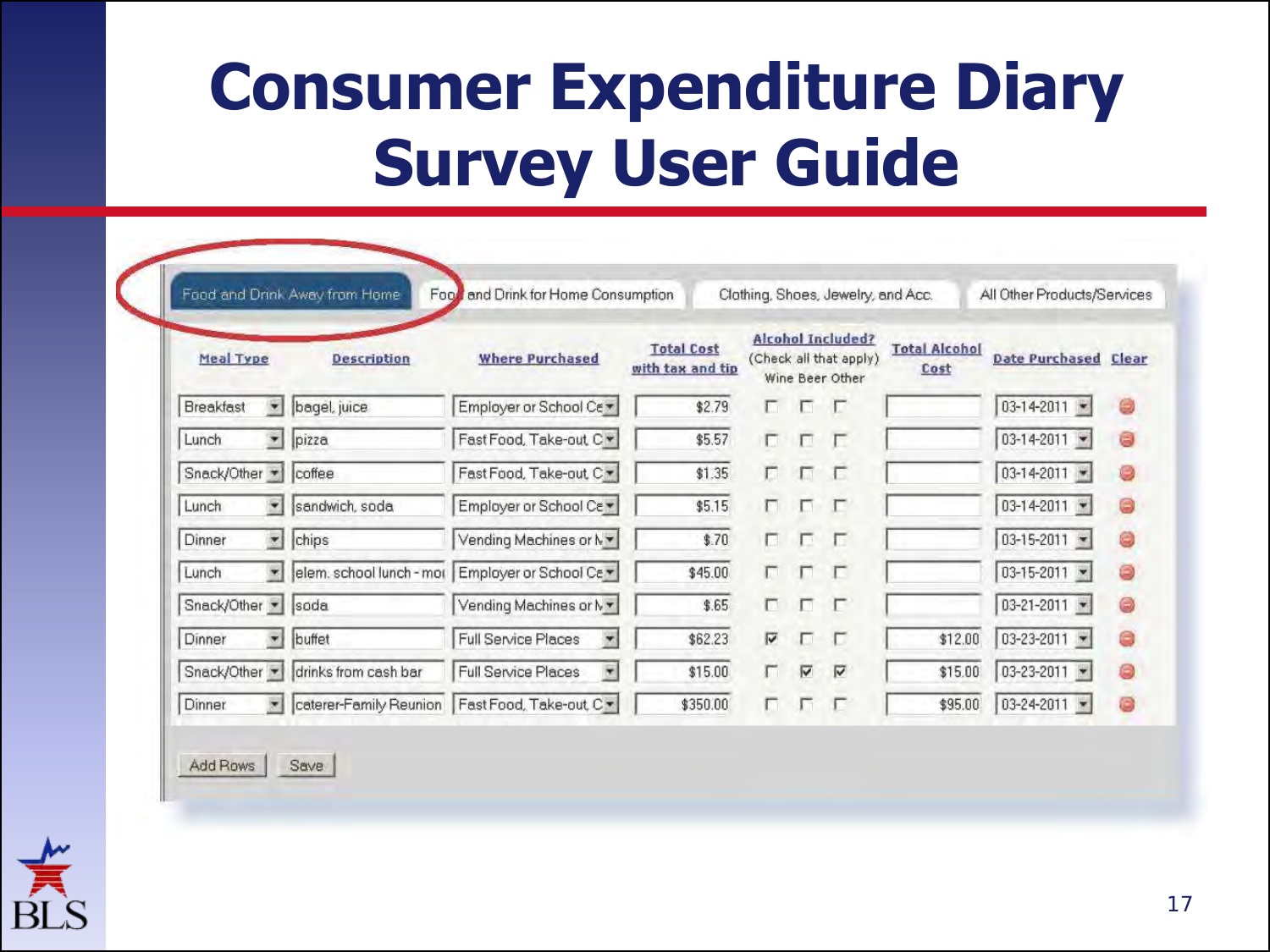- ▶ How and where to enter expenses
	- Food and Drink Away From Home
	- Food and Drink for Home Consumption
	- Clothing, Shoes, Jewelry and Accessories
	- All Other Products and Services
- **How to save work and add rows**
- How to submit completed Web Diary expenses

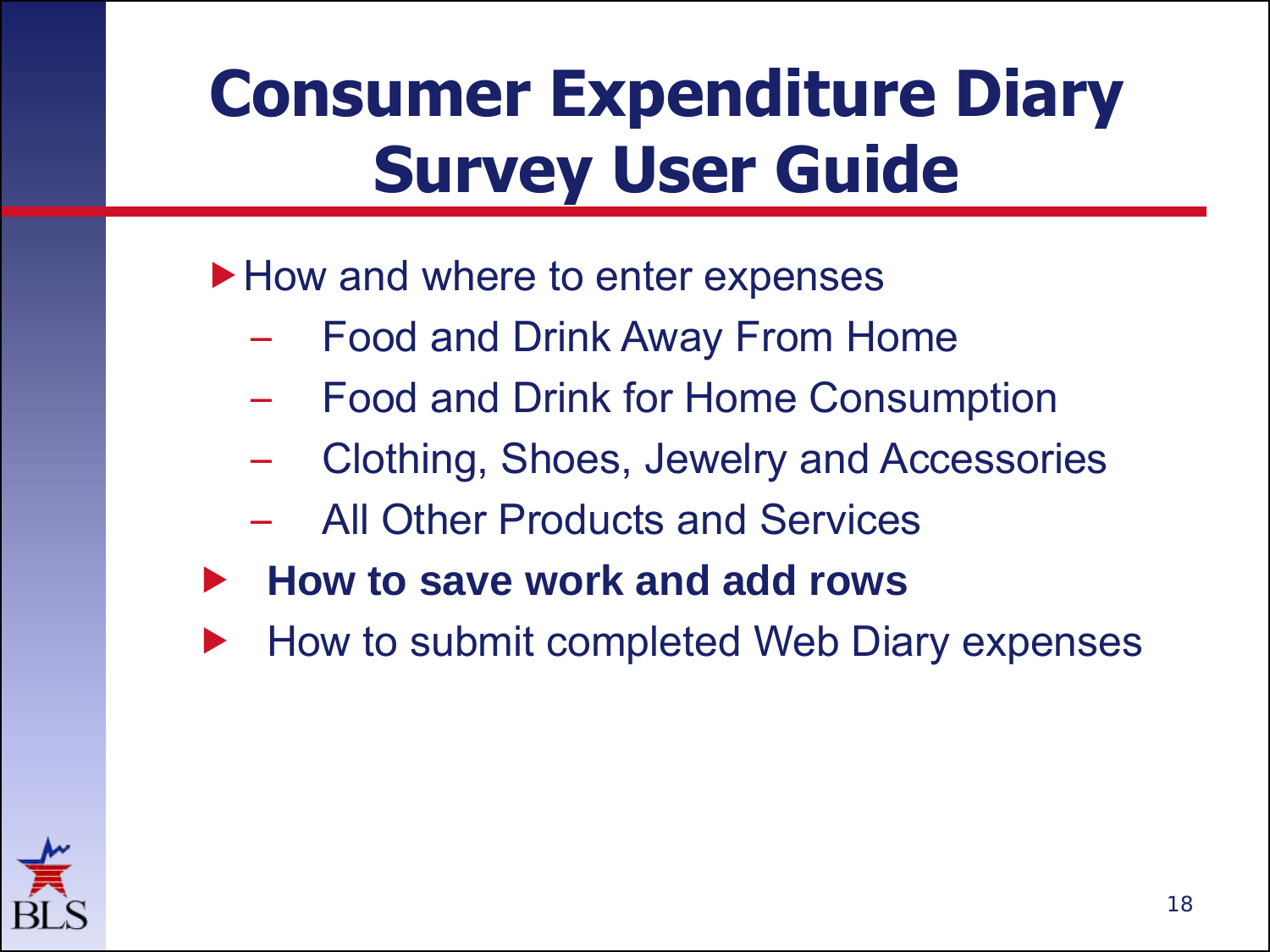| Select One | $\blacktriangledown$<br>Select One | <b>E D D</b> | O<br>Select One        |
|------------|------------------------------------|--------------|------------------------|
| Select One | $\blacktriangledown$<br>Select One | <b>DDD</b>   | $\Theta$<br>Select One |
| Select One | V<br>Select One                    | <b>FFF</b>   | Select One<br>Θ        |
| Select One | Select One<br>¥                    | <b>FFF</b>   | Select One<br>$\odot$  |
| Select One | $\blacktriangledown$<br>Select One | <b>FFF</b>   | Select One<br>9        |

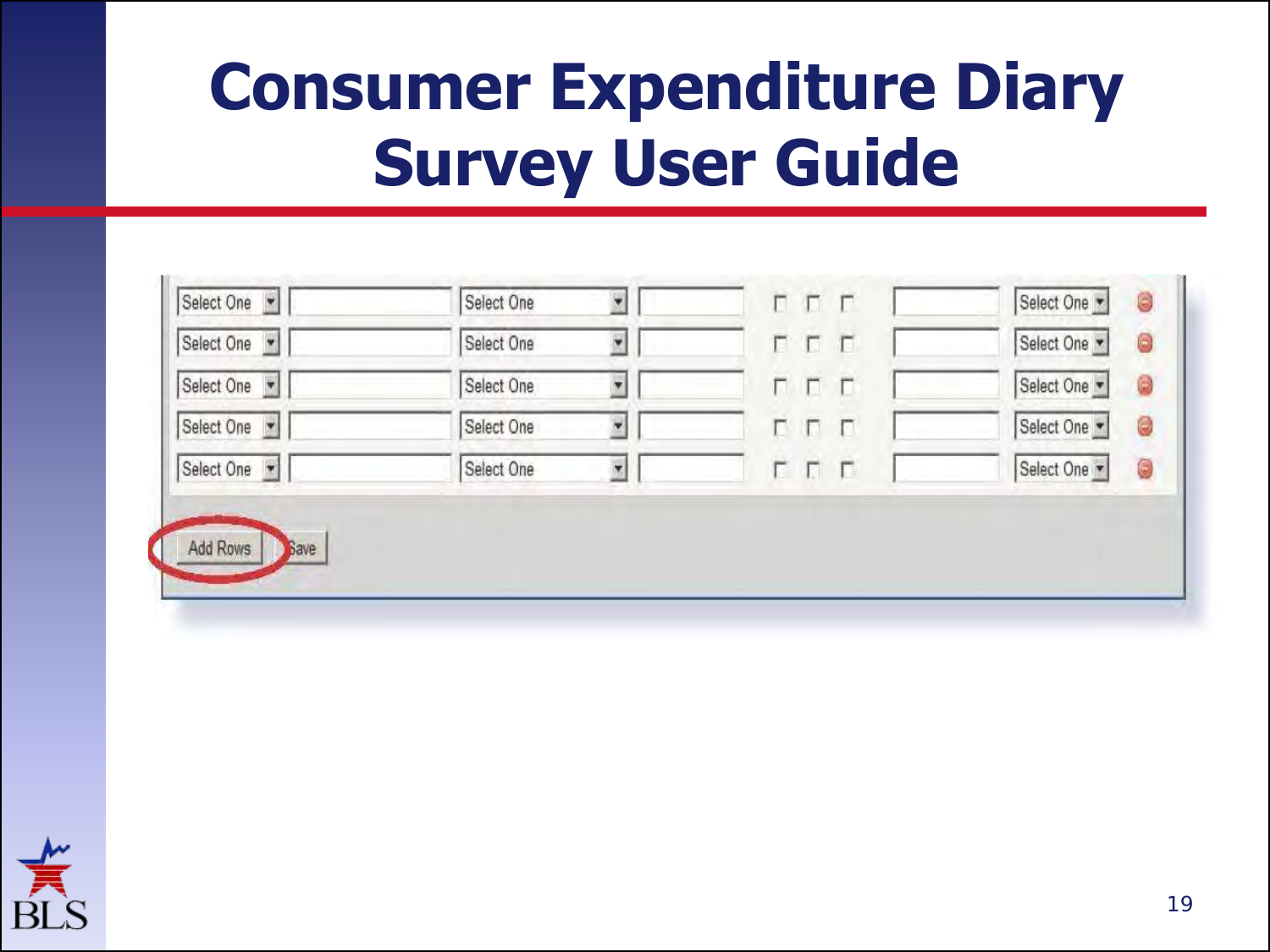#### ▶ How and where to enter expenses

- Food and Drink Away From Home
- Food and Drink for Home Consumption
- Clothing, Shoes, Jewelry and Accessories
- All Other Products and Services
- How to save work and add rows
- **How to submit completed Web Diary expenses**

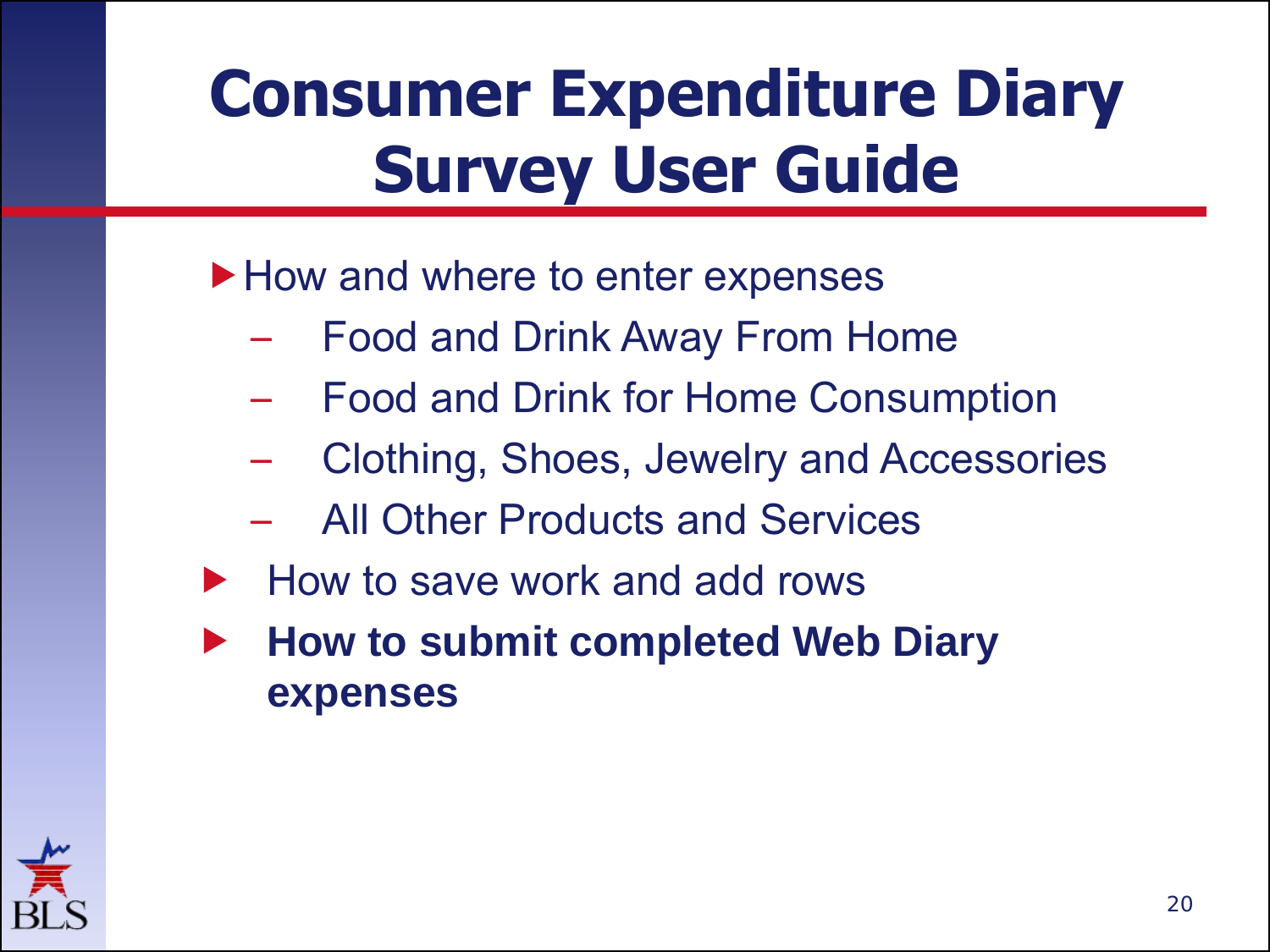|                 | About the liurvey |                               |                                                            | <b>Help</b> |                                       |   |            | <b>Liner Guide</b>                                      |                       |                             |                                 |
|-----------------|-------------------|-------------------------------|------------------------------------------------------------|-------------|---------------------------------------|---|------------|---------------------------------------------------------|-----------------------|-----------------------------|---------------------------------|
| <b>John Doe</b> |                   |                               | Please report expenses for these people in your household: |             |                                       |   |            |                                                         |                       |                             | <b>Submit</b><br><b>Lingman</b> |
|                 |                   | Food and Drink Away from Home | Food end Drink for Home Consumption                        |             |                                       |   |            | Clothing, Shoes, Jawelry, and Acc.<br>Alcohal Included? |                       | All Other Products/Sanices  |                                 |
| Heal Tyse:      |                   | <b>Description</b>            | Where Purchased                                            |             | <b>Total Cost</b><br>with tax and tip |   |            | (Check at that apply)<br>Wine Beer Other                | Tatal Alcahal<br>Eust | <b>Data Purchased Elear</b> |                                 |
| Breakfast       |                   | $\bullet$ cafee               | Employer or School Cem                                     |             | \$1.00                                | п | <b>CF</b>  |                                                         |                       | 10-22-2012                  | ×                               |
| Breakfast       |                   | - that cup                    | Employer or School Ce*                                     |             | \$2.50                                | г | F F        |                                                         |                       | 10-24-2012 -                | x                               |
| Select One      | 闽                 |                               | Select Crue                                                | ۷           |                                       |   |            | ΓΓ                                                      |                       | Select One                  | ×                               |
| Select One      | $\mathbf{r}$      |                               | Select Dos                                                 | E           |                                       | г |            | r r                                                     |                       | Select One                  | 父                               |
| Select One      | ᅬ                 |                               | Select One                                                 | ÿ,          |                                       |   | ггг        |                                                         |                       | Select One                  | ×                               |
| Select One      | ₩                 |                               | <b>Relact One</b>                                          | E           |                                       |   | <b>FFF</b> |                                                         |                       | Salect One                  | x                               |
| Select One      | $\cdot$           |                               | Select One                                                 | ۵           |                                       | г |            | гг                                                      |                       | Salect One =                | x                               |
| Select One      | ×                 |                               | Select One                                                 | ×           |                                       |   | г          | $\sqrt{2}$                                              |                       | Select One *                | x                               |
| Salact One      | $\blacksquare$    |                               | <b>Galact Draw</b>                                         | ٠           |                                       |   | r.         | П                                                       |                       | <b>Salect One &gt;</b>      | x                               |
|                 | Select One #      |                               | Selact One                                                 | y           |                                       |   | г          | п                                                       |                       | SelectOne                   | ×                               |

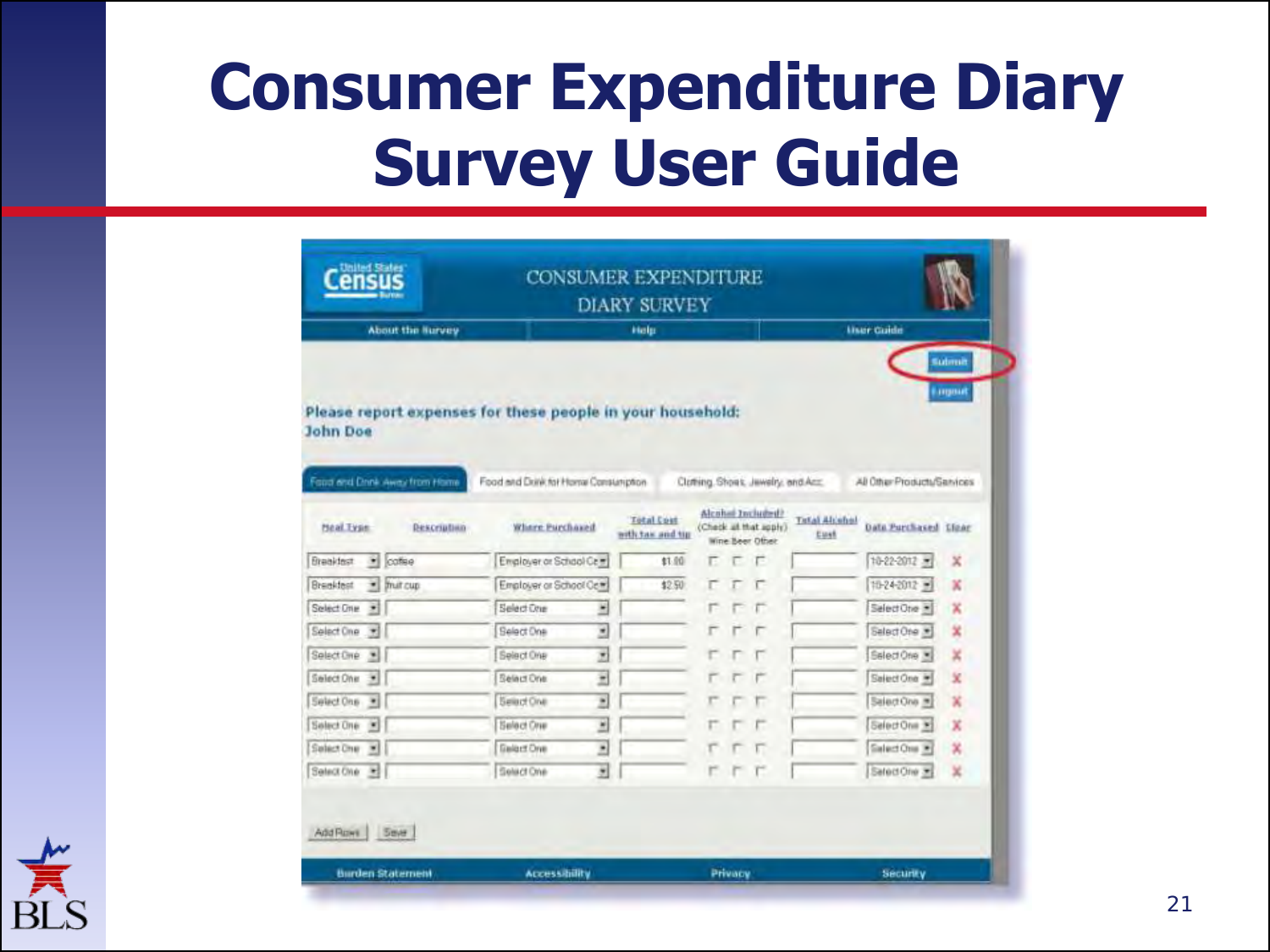When you navigate from one section of the diary to the next, your purchases will automatically be saved. You may also click Save at the bottom of the page at any time.

|                                                                  |                                                                                                                                                                                                                                | <b>DIARY SURVILY</b>                 |                                                        |                                    |                            |                   |
|------------------------------------------------------------------|--------------------------------------------------------------------------------------------------------------------------------------------------------------------------------------------------------------------------------|--------------------------------------|--------------------------------------------------------|------------------------------------|----------------------------|-------------------|
| <b>Charles Contractor</b>                                        |                                                                                                                                                                                                                                | <b>HAM</b>                           |                                                        |                                    | <b>Montgometric</b>        |                   |
|                                                                  |                                                                                                                                                                                                                                |                                      |                                                        |                                    |                            |                   |
|                                                                  |                                                                                                                                                                                                                                |                                      |                                                        |                                    |                            | mari)             |
| <b>William Red Time</b>                                          | <b>ANTI</b>                                                                                                                                                                                                                    |                                      | <b>LEADER AND LONG</b>                                 |                                    |                            |                   |
| <b>Jacket Entry</b>                                              | Total Artist is allowed by the amount that successful Time to may charged by an impact that provide a manager of the common Manham and the property and the Christmas and the Christmas and the common common and the common c |                                      |                                                        |                                    |                            |                   |
| <b>HOLD !!</b>                                                   |                                                                                                                                                                                                                                |                                      |                                                        |                                    |                            |                   |
| $-11$                                                            |                                                                                                                                                                                                                                |                                      |                                                        | $\rightarrow$                      | Clintoff                   | <b>CONTRACTOR</b> |
|                                                                  |                                                                                                                                                                                                                                |                                      |                                                        |                                    |                            |                   |
| <b>Section Line</b><br><b>HAM KAME</b>                           | <b>Million Securities</b>                                                                                                                                                                                                      | <b>TURNATION</b><br>alla Andere Hill | <b>Charles &amp; Romarco</b><br><b>Ministra Police</b> | <b>ART BELLING</b><br><b>THEFT</b> | <b>Jack Traccards</b> Mary |                   |
| <b>Reading St.</b>                                               | <b>Tale The</b><br>Β                                                                                                                                                                                                           |                                      | 55 5                                                   |                                    | <b>The part are of 1</b>   | ٠                 |
| <b>Provident Provident</b>                                       | u<br><b>Like Corp.</b>                                                                                                                                                                                                         |                                      | w                                                      |                                    | <b>Local Director</b>      | ٠                 |
| <b>Description (M)</b>                                           | <b>Traction</b><br>в                                                                                                                                                                                                           |                                      | <b>Contract Contract Contract</b>                      |                                    | Sales Caller Ma            | ٠                 |
| <b>MONTHS</b>                                                    | ٠<br><b>DESTROY</b>                                                                                                                                                                                                            |                                      | ٠<br>٠                                                 |                                    | <b>Report Follows</b>      | ٠                 |
| Detroit of 1                                                     | <b>Lyans you</b><br>٠<br>▬                                                                                                                                                                                                     |                                      |                                                        |                                    | Sand Gram                  | ٠                 |
|                                                                  | ۰<br><b>CARL COMMA</b><br>э                                                                                                                                                                                                    |                                      | ٠<br>۰                                                 |                                    | $1 - 1 + 1 = 1$            | π                 |
|                                                                  | <b>COLA ATTOLETA</b><br>æ                                                                                                                                                                                                      |                                      | ۰<br>-                                                 |                                    | <b>Report Follows</b>      | ٠                 |
|                                                                  |                                                                                                                                                                                                                                |                                      | ۰<br>ـ                                                 |                                    | <b>County Operat</b>       | ٠                 |
| <b>Constitution</b><br><b>Democrático</b> al-<br>$-$ 000 000 000 | $\frac{1}{2}$<br>н                                                                                                                                                                                                             |                                      | <b>Service Control</b>                                 |                                    | <b>County Avenue</b>       | ×                 |
| Henry China (1941)                                               | <b>TANK WAR</b><br>а                                                                                                                                                                                                           |                                      |                                                        |                                    |                            |                   |

At the end of your 2-week record keeping period, you will submit your expenditures using the Submit button at the top of the page. You may still access your web diary after you hit Submit.

I will return on to complete the interview.

If you have any questions, please call:

Regional Office:

Telephone:

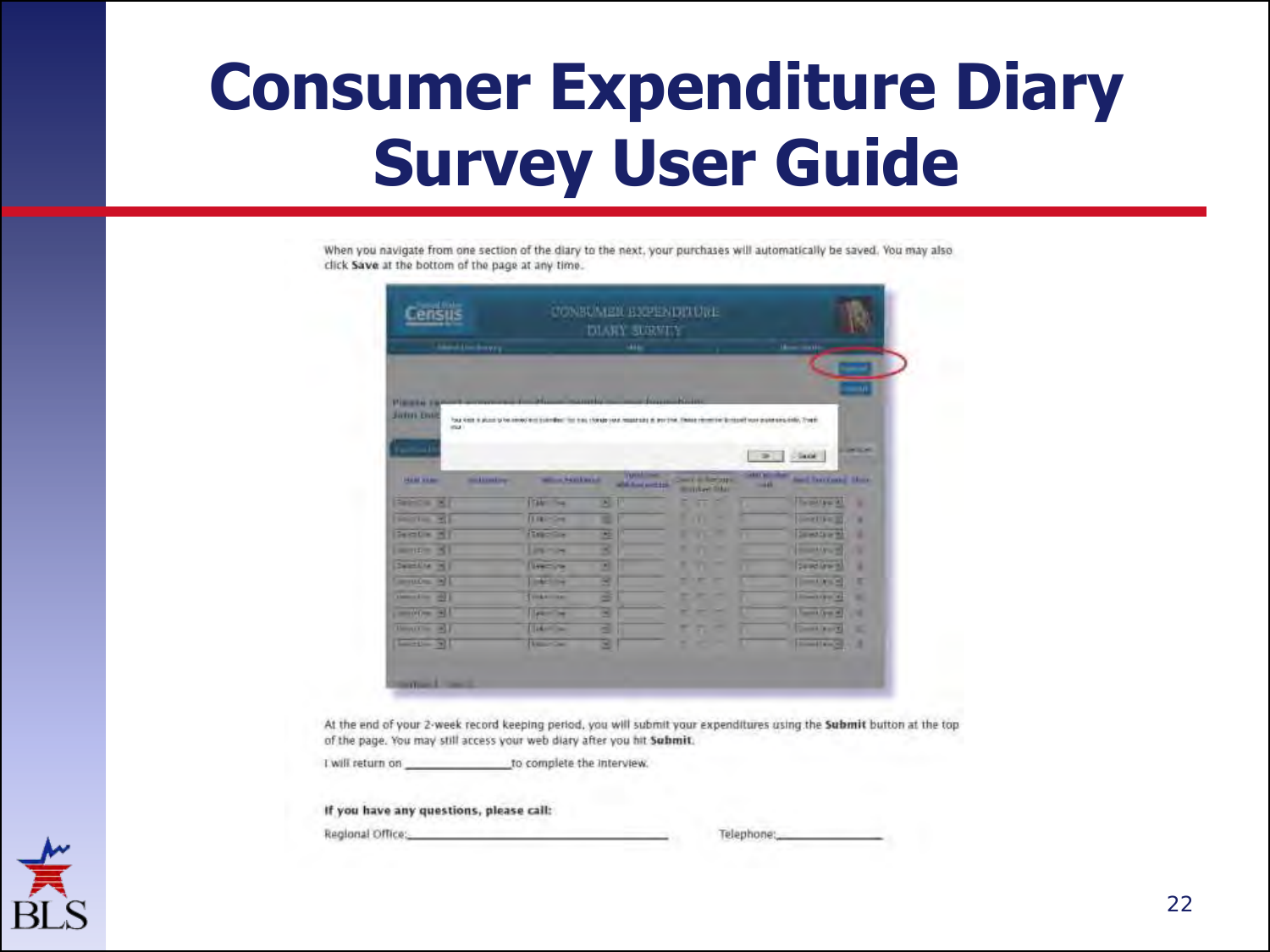# **FR Talking Points**

- For the Census FRs, the Web Diary Team created FR Talking Points
- Similar in nature to the User Guide created for respondents
- The FR Talking Points also reminded FRs to emphasize to respondents which expenses not to record in the Web Diary
- The primary goal of the FR Talking Points was to provide a resource to FRs to thoroughly explain the Web Diary instructions to the respondent

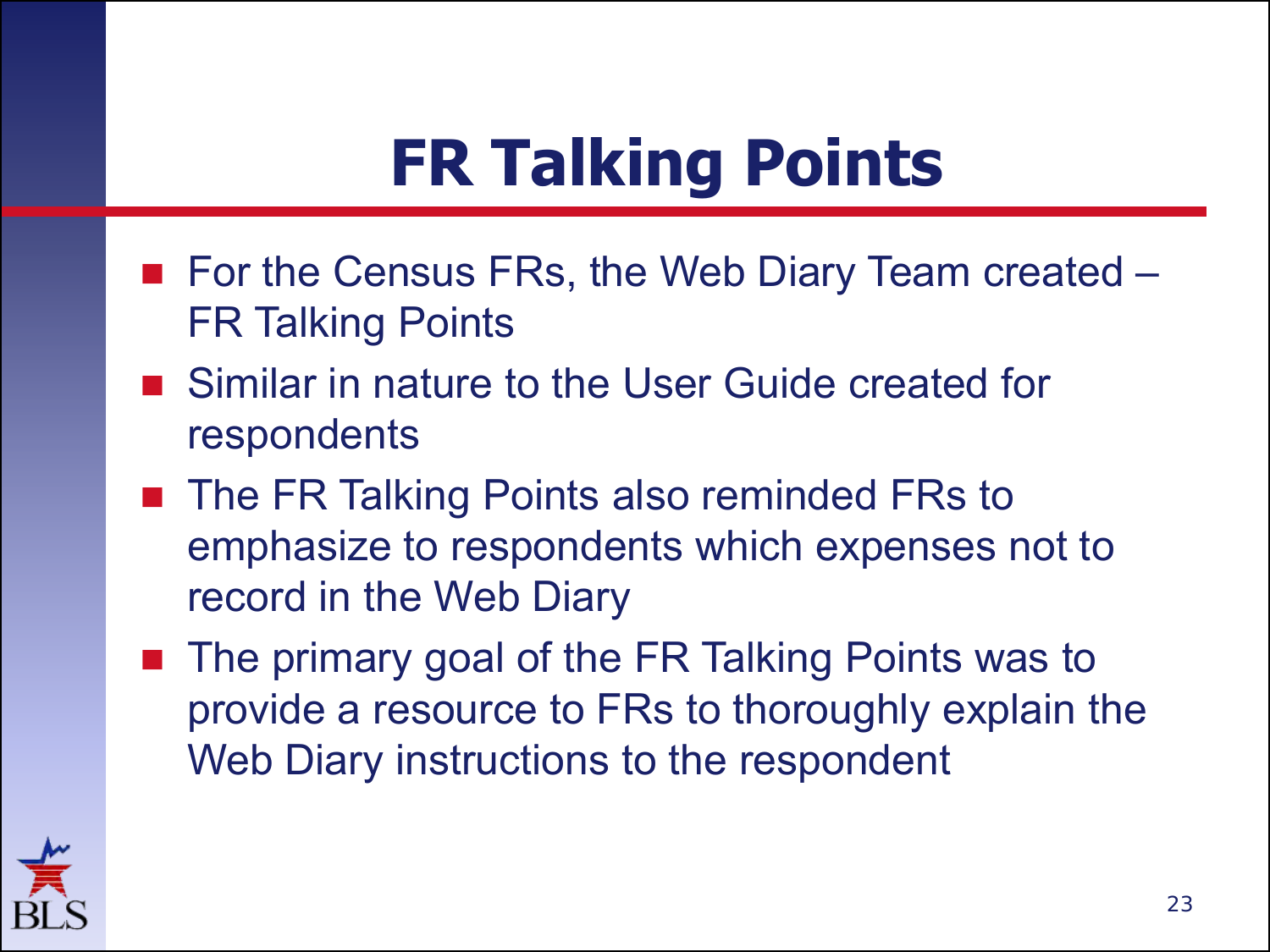#### **FR Talking Points**

|                                                                                                                                                                                                                                                                                                           | Logging in to the Web Diary                                                                                                                                                               |
|-----------------------------------------------------------------------------------------------------------------------------------------------------------------------------------------------------------------------------------------------------------------------------------------------------------|-------------------------------------------------------------------------------------------------------------------------------------------------------------------------------------------|
| <b>Username and Password</b>                                                                                                                                                                                                                                                                              |                                                                                                                                                                                           |
| Your hist login to the CE Web Diary.<br>moures a unique secure Username that<br>is assigned to each household in our<br>study.                                                                                                                                                                            | <b>DS</b> (a)<br>$0.13 - 1$<br><b>District W</b>                                                                                                                                          |
| Enter your Usemane in the field after<br>"Usernamy" kidaled in the middle of the<br>screen at the Viet Diary welcome page-<br>Be sure to enter the Cwername exactly<br>es il is antien since it is case-senative.<br>Enter your Password in the field after<br>"Password."                                | Done Line y to 1 the Step Dream Line<br>Census<br>CONTENIUE ENTENERTIE<br><b>EXARY SLHVEY</b><br>1 mars                                                                                   |
| * IFford out the Useniame fair<br>can the user guide !<br>2 (Ford out the Password Suv<br>on the user guide 1                                                                                                                                                                                             | A Leak-AA Ananing Mar<br>bed benticated that Tundell                                                                                                                                      |
| Note: It will be helpful to bookmank the<br>URL for the CE Web Dary. This will make<br>If easer to access each day as you are<br>entering purchases                                                                                                                                                       | This and chains intercelerate inhibit positive Chronicational prior for Eng Transit limit until or light license and and<br><b>STATISTICS</b>                                             |
| Rosler Creation                                                                                                                                                                                                                                                                                           |                                                                                                                                                                                           |
| On this screen you will enter the names<br>of all of the people in your household<br>that don't have another residence where-<br>they usually stay. These rames will then<br>appear on the Web Drary cate entry page.<br>as a reminder of the people to keep in<br>ining when recording purchases for all | <b>CONSISTER EXPERIENCE</b><br>Census<br><b>DIARY BURYET</b>                                                                                                                              |
| household members.<br>Ficto that you only have to do this price.<br>and will hot be able to change the<br>rolder price it is created.                                                                                                                                                                     | or of the credit is a com-<br>anial was such it look at we to<br>141114<br>٠<br>٠<br>×.<br>÷<br>٠<br>×<br>2 Alast So And San Source In Electric<br><b>Adduqued Store</b><br>$-1$ and $-1$ |
|                                                                                                                                                                                                                                                                                                           | (Bal) Trap we'll be performed a photograph because of or bring                                                                                                                            |

U.S. Department of Commerce Training and States of Administers AT URN-EXHA colorate grow-



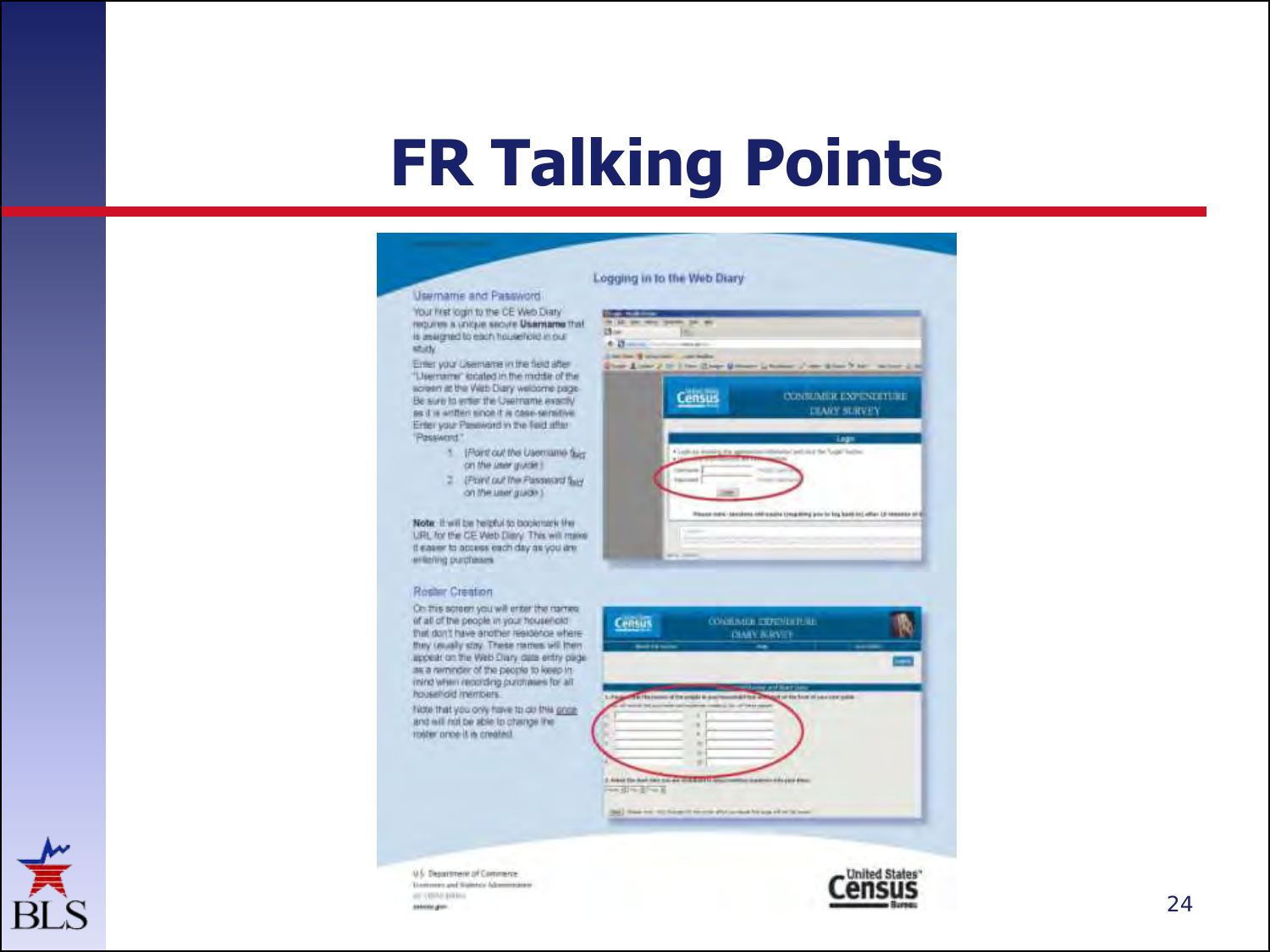## **Training - Web Diary VTC**

- Video teleconference (VTC) was held at the end of November 2012 for Regional Office staff
- HQ virtual presentation to all Regional Offices ▶ Background and Overview of WD Feasibility Test ▶ Logistics and CAPI Instrument Changes
	- ▶ Walk-through of the Web Instrument
	- ▶ Question and Answer session

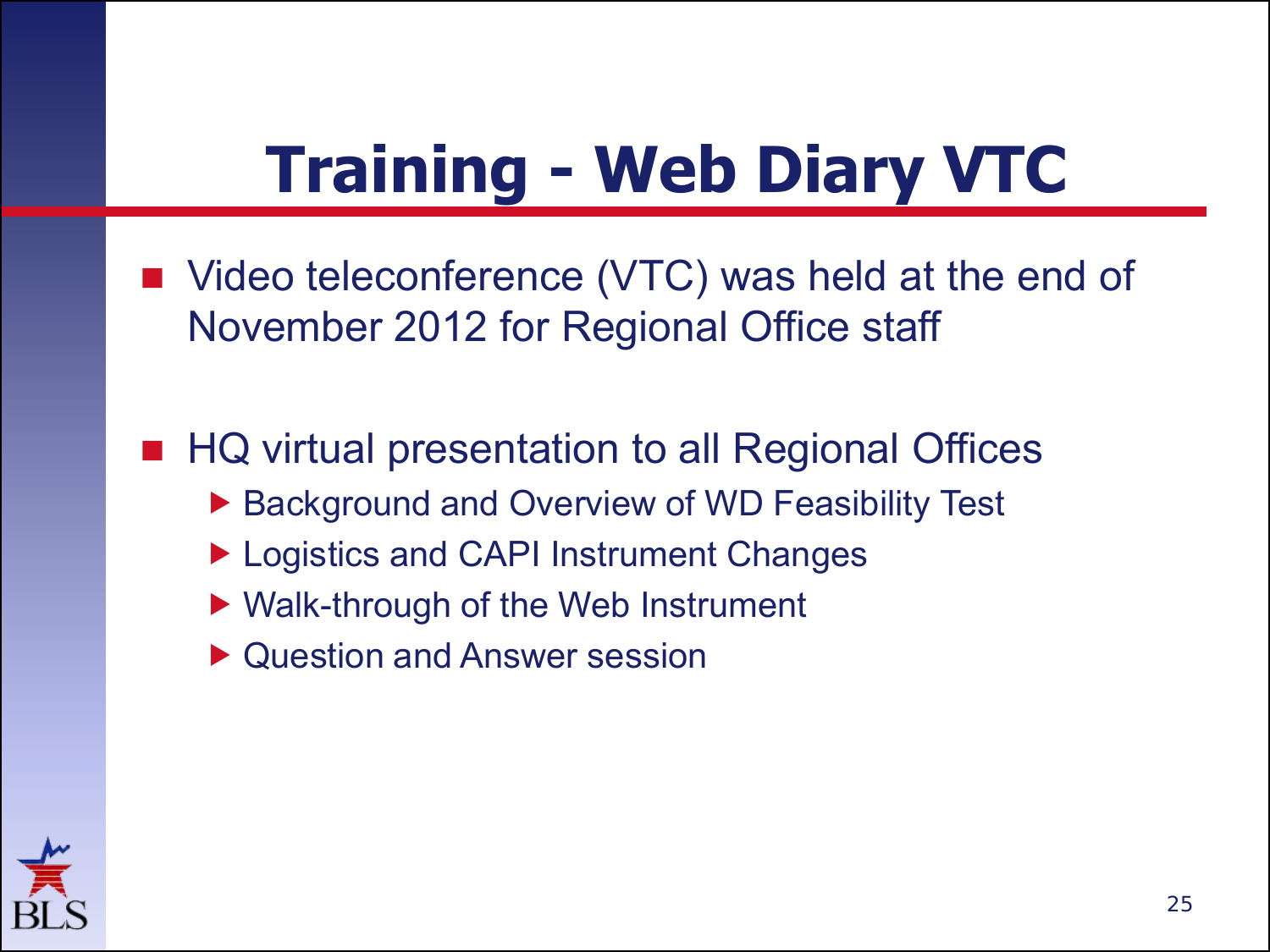# **Training - Web Diary Self-Study**

- FR training incorporated into November 2013 Refresher Training
- FRs had 4 hours to review materials (Self-study)
	- **Introduction and Summary**
	- ▶ Web instrument data entry
	- ▶ Practice interviews
- $\blacksquare$  Each FR given
	- Unique username and password to log-into diary for independent walk-through
	- Respondent User Guide
	- ▶ FR Talking Points

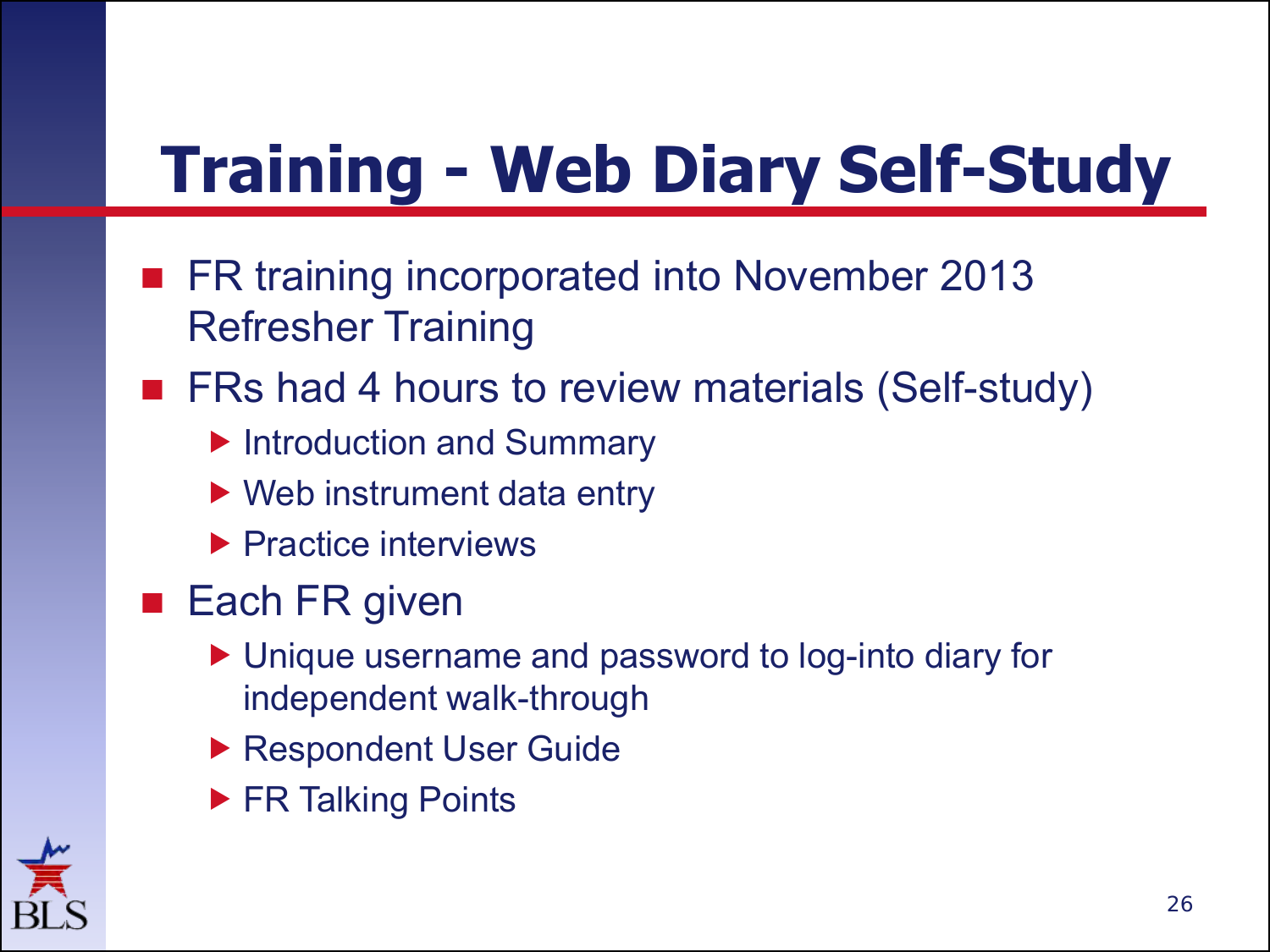## **IV. PRELIMINARY RESULTS**

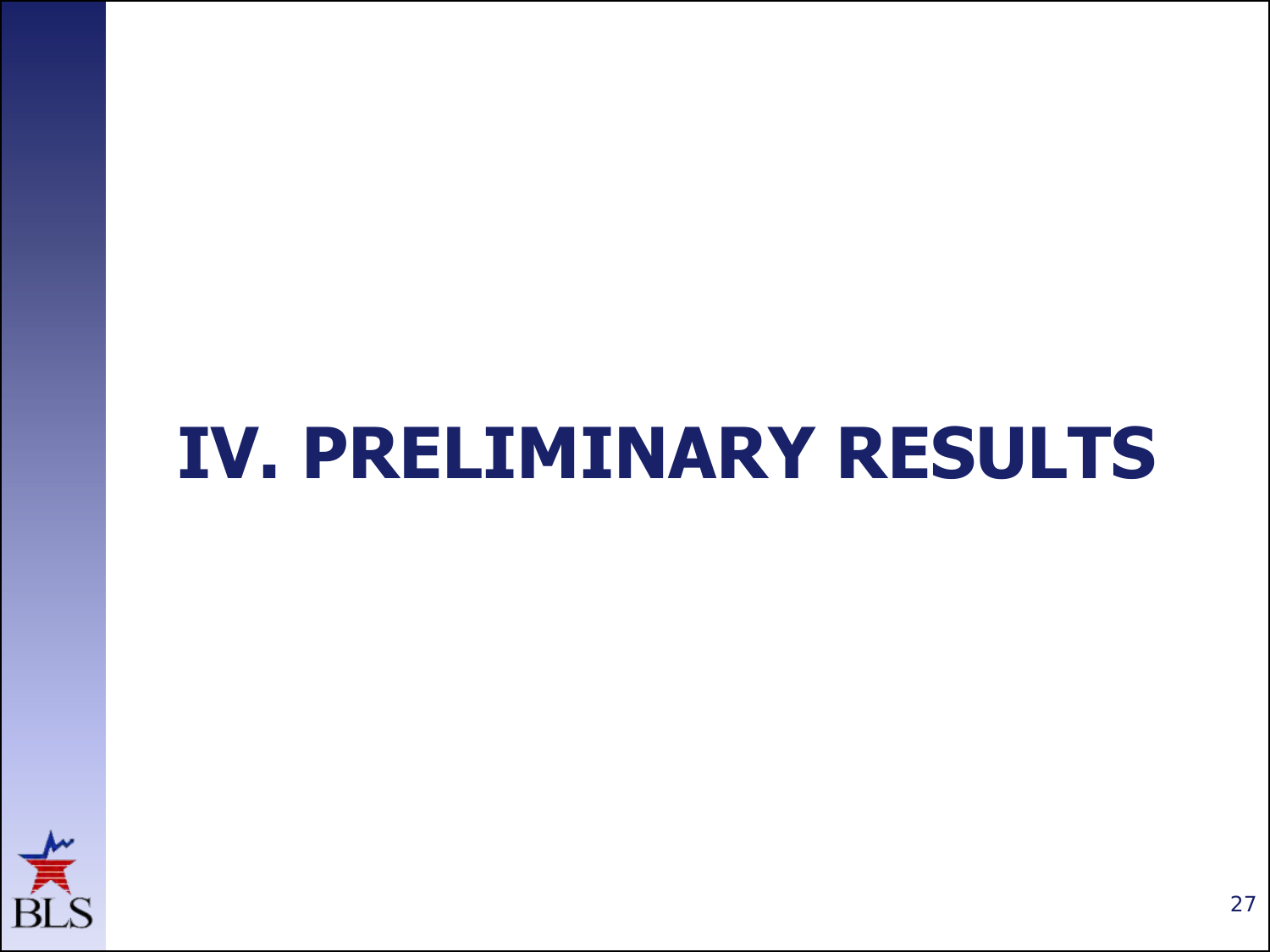# **Web Diary Preliminary Results**

- **Help Desk**
- Response Rates
- **Diary Maintenance**
- **Training**
- Other Issues

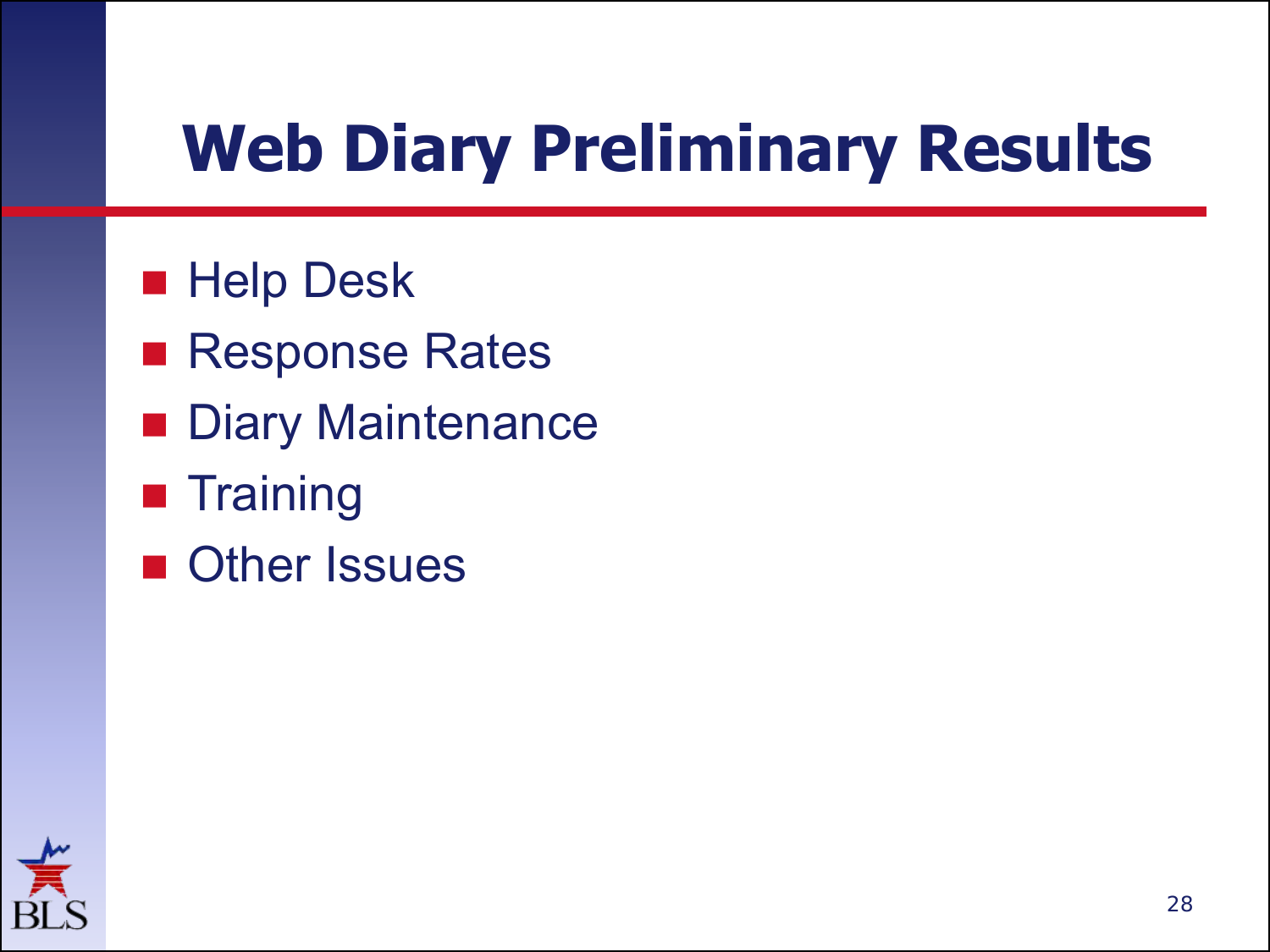## **Web Diary Operational Issues**

- No centralized "help desk" for respondents
	- Respondents were instructed to call  $(800)$  # as a direct line to DSD staff
		- General inquiries or surveys questions handled by Regional Office CE staff (or FRs)
		- Other technical issues, comments, or complaints forwarded to FSB via phone or email
		- Calls most often related to username/password issues, log-in after closeout, etc.
- DSD routed all non-password-related technical issues to ASD



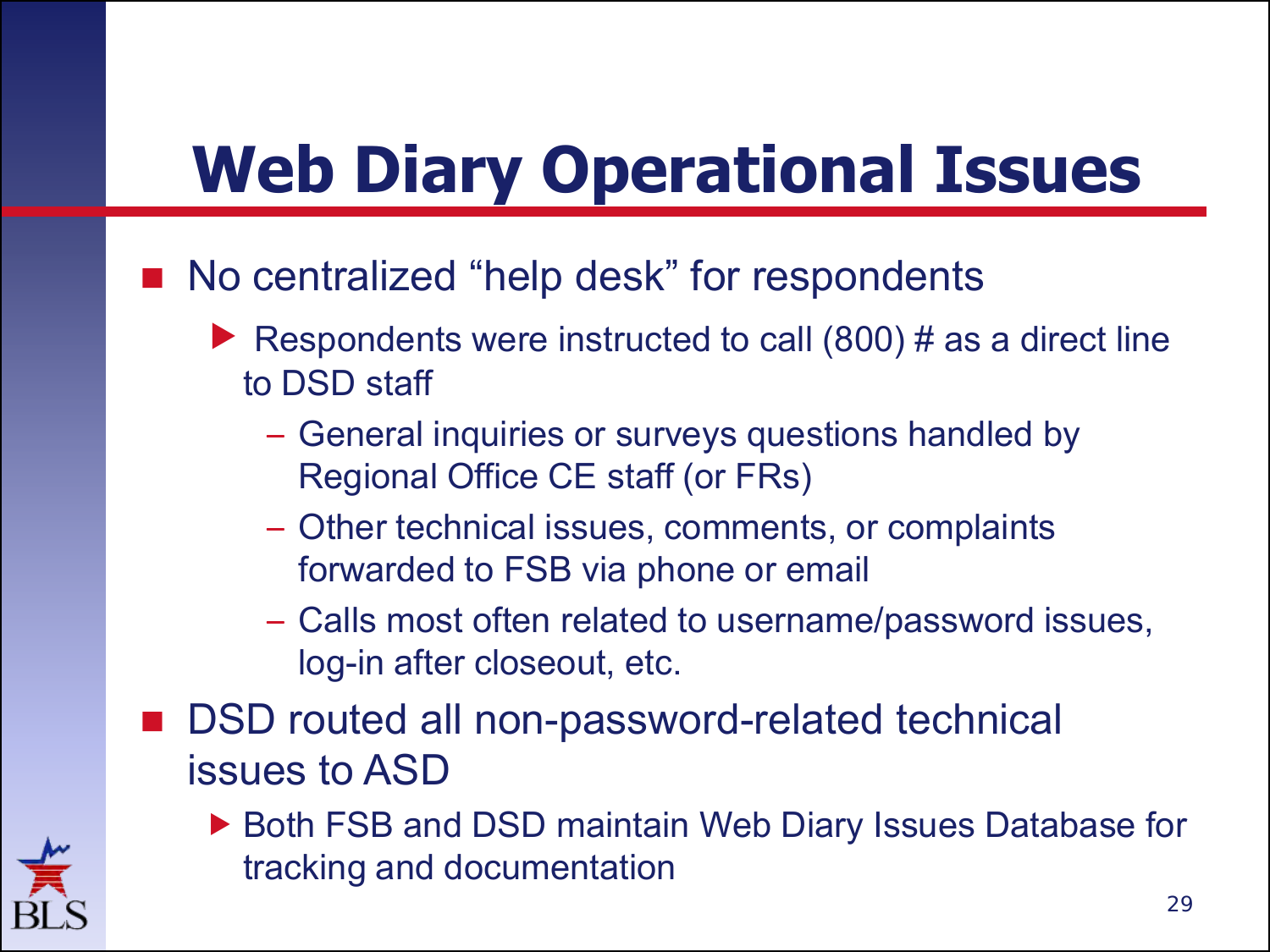#### **Web Diary Sample Performance**

- Response Rate 45.89%
- Production Response Rate 72.11%
- 631 Completed Diaries
- Ineligible Rate 48.21%
- Production Ineligible Rate 22.63%
- Screened Out Cases (no internet access/language barriers) 321 Cases

| Sample Size (diaries) |     | 1,375 100.00% |
|-----------------------|-----|---------------|
| Completes (diaries)   |     | 631 45.89%    |
| Refusals (diaries)    | 744 | $54.11\%$     |

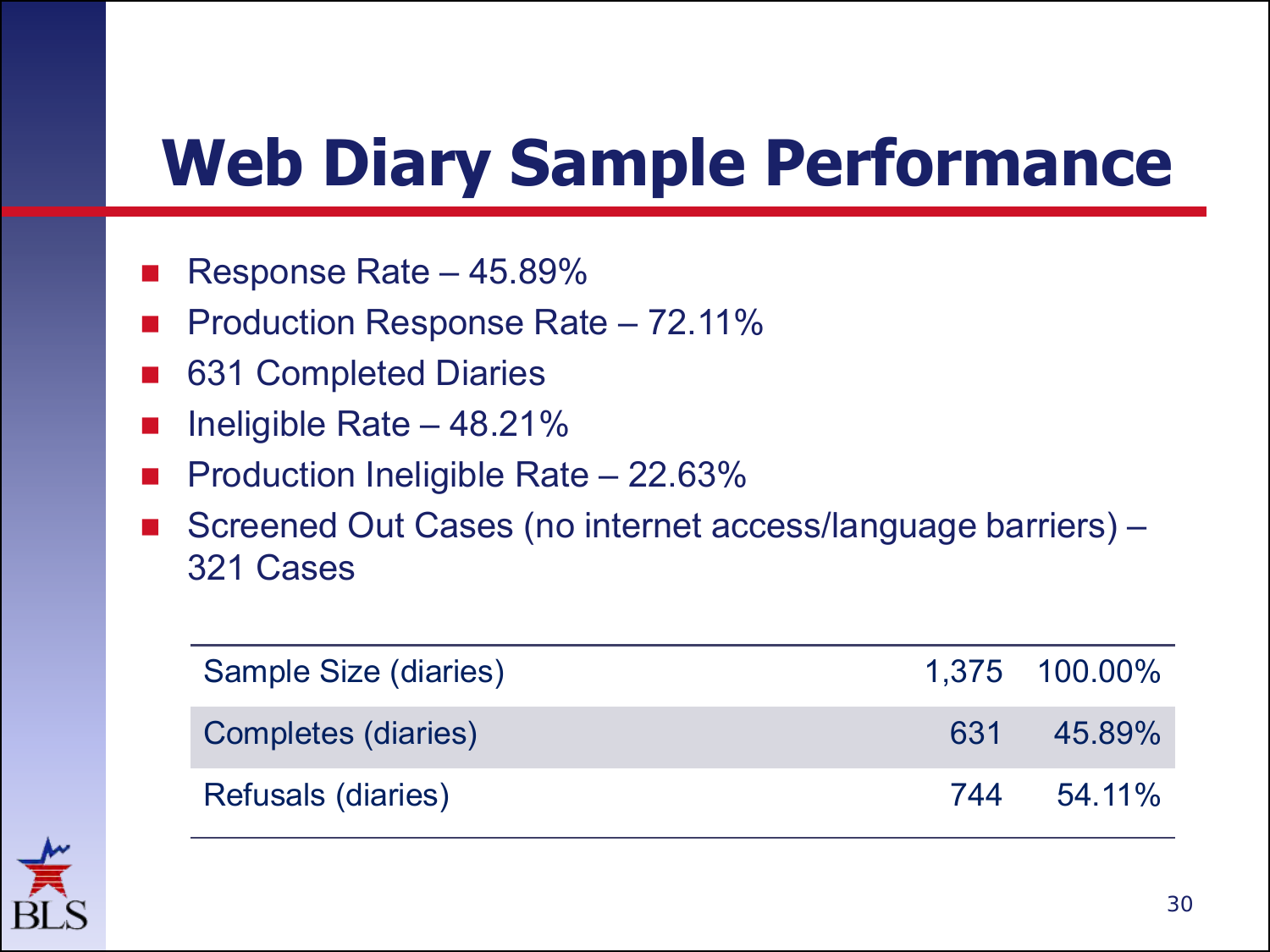#### **Web Diary Respondent Compliance**

#### Web Diary Failure-to-login Cases

- Defined as a placed diary where respondent failed to log into the instrument
- Failure-to-login Rate 28.92%
- Receipt and recall data

#### Average Number of Diary Entries per Week

- $\triangleright$  Web Diary (not including recall data) 28.51 mean diary entries per week
- Production Diary (not including recall data)  $-31.60$  mean diary entries per week

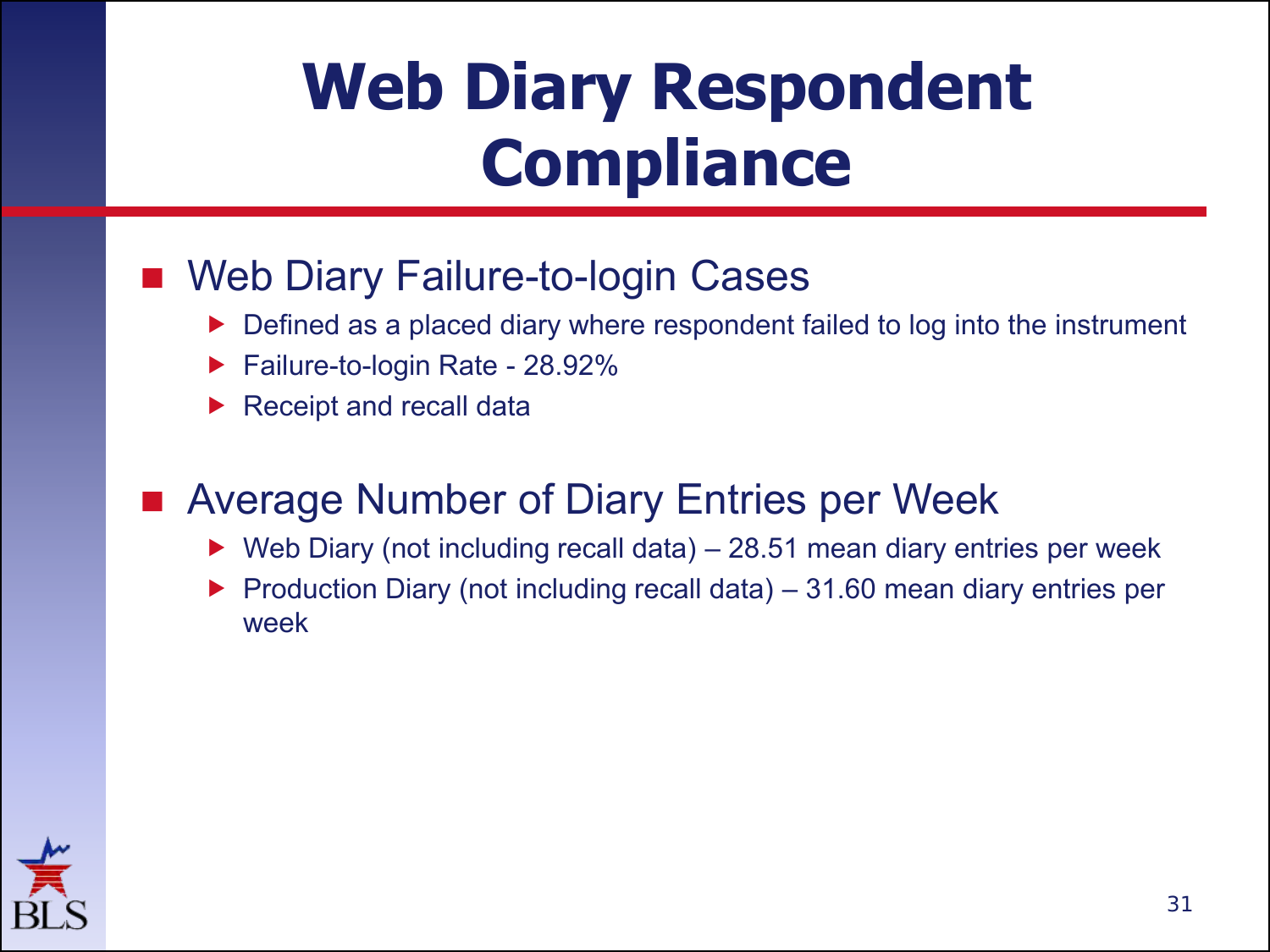#### **Web Diary Paradata**

- Login Failure Rate 36.03%
- Mean Time in Instrument 11.37 Minutes
- **Device Information**

| Personal Computer (PC) | 1,305 82.39%  |
|------------------------|---------------|
| <b>Apple Mac</b>       | 216 13.68%    |
| <b>Mobile Device</b>   | 63 3.93%      |
| Total                  | 1,584 100.00% |

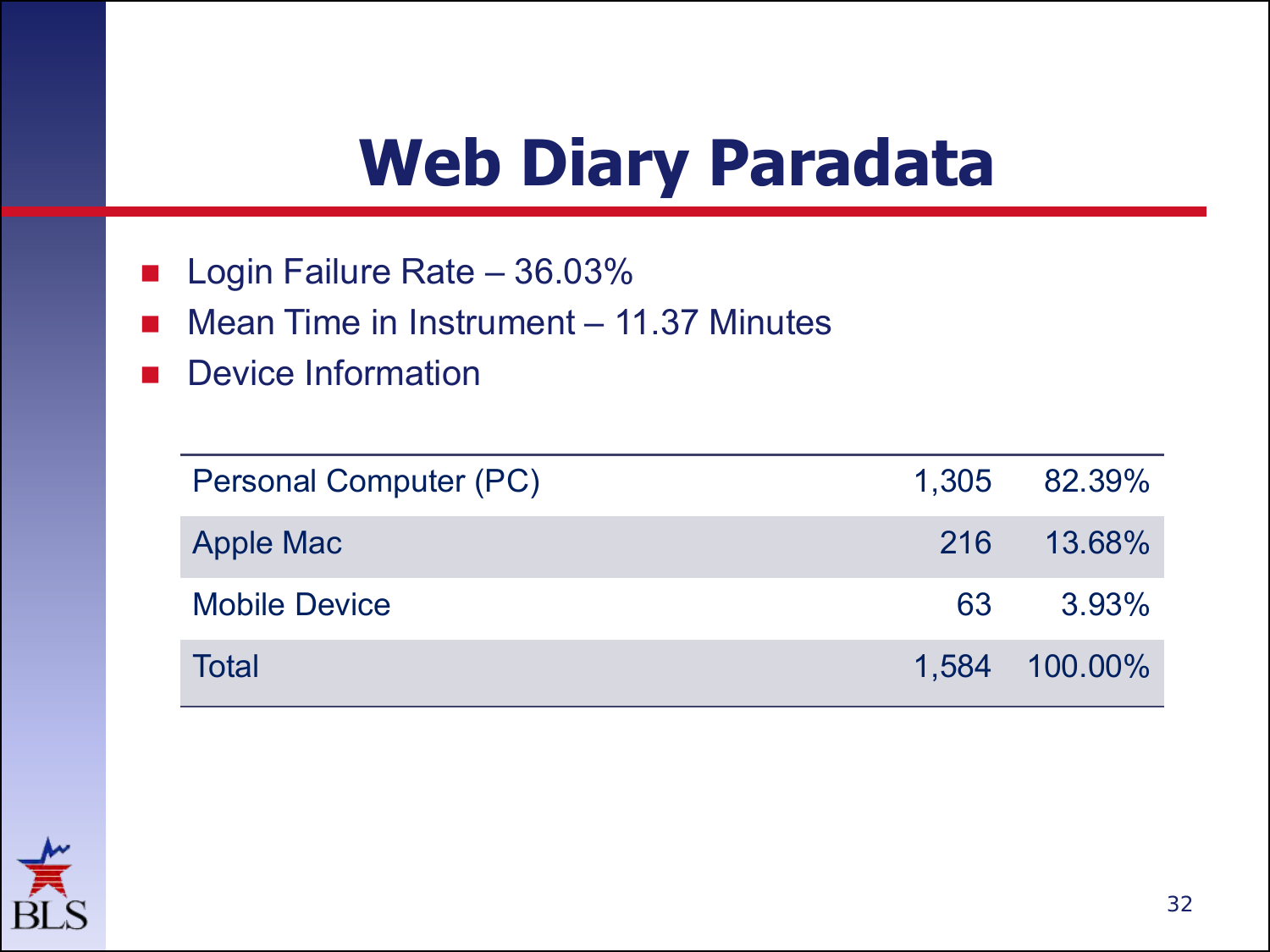#### **Web Diary Paradata**

#### **Link Usage**

| <b>Itemized Instructions</b> | 70  | 22.01%  |
|------------------------------|-----|---------|
| <b>User Guide</b>            | 65  | 20.44%  |
| <b>Instructions</b>          | 58  | 18.24%  |
| About                        | 46  | 14.47%  |
| Privacy                      | 32  | 10.06%  |
| <b>Burden</b>                | 25  | 7.86%   |
| Other                        | 22  | 6.92%   |
| <b>Total</b>                 | 248 | 100.00% |

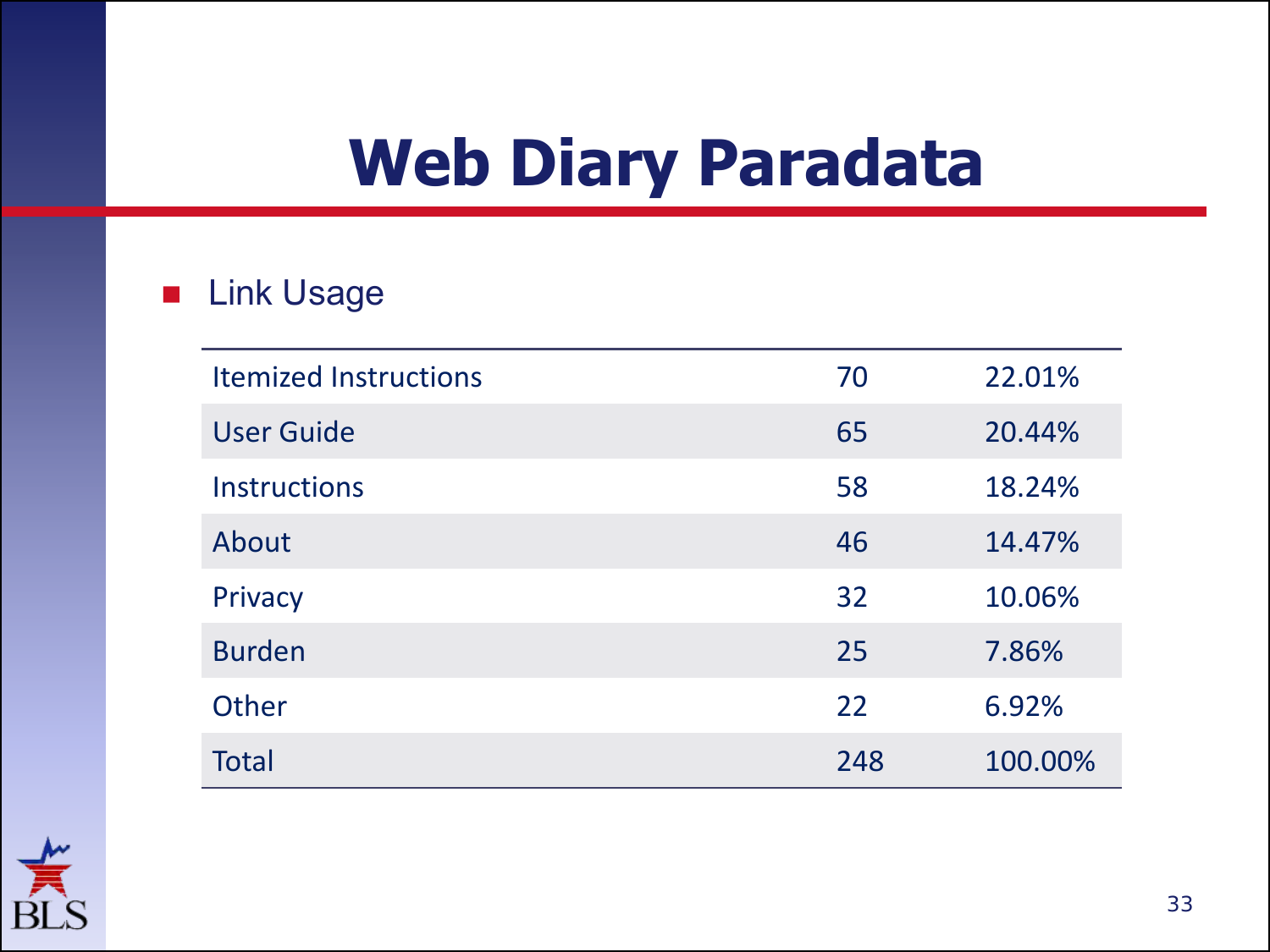# **Web Diary Debriefing**

#### R Cooperation

- $\triangleright$  Difficult for Rs with little computer experience
- ▶ Initial response was positive; however, R became less diligent in the last few days, similar to paper diary
- ▶ "Out-of-sight, Out-of-mind"
- R Experience
	- $\triangleright$  FRs report that Rs probably did not use materials
	- ▶ Materials needed top use simpler terms for Rs with limited computer experience
	- $\triangleright$  Rs reported misplacing materials
	- ▶ More motivational language would allow for easier placement

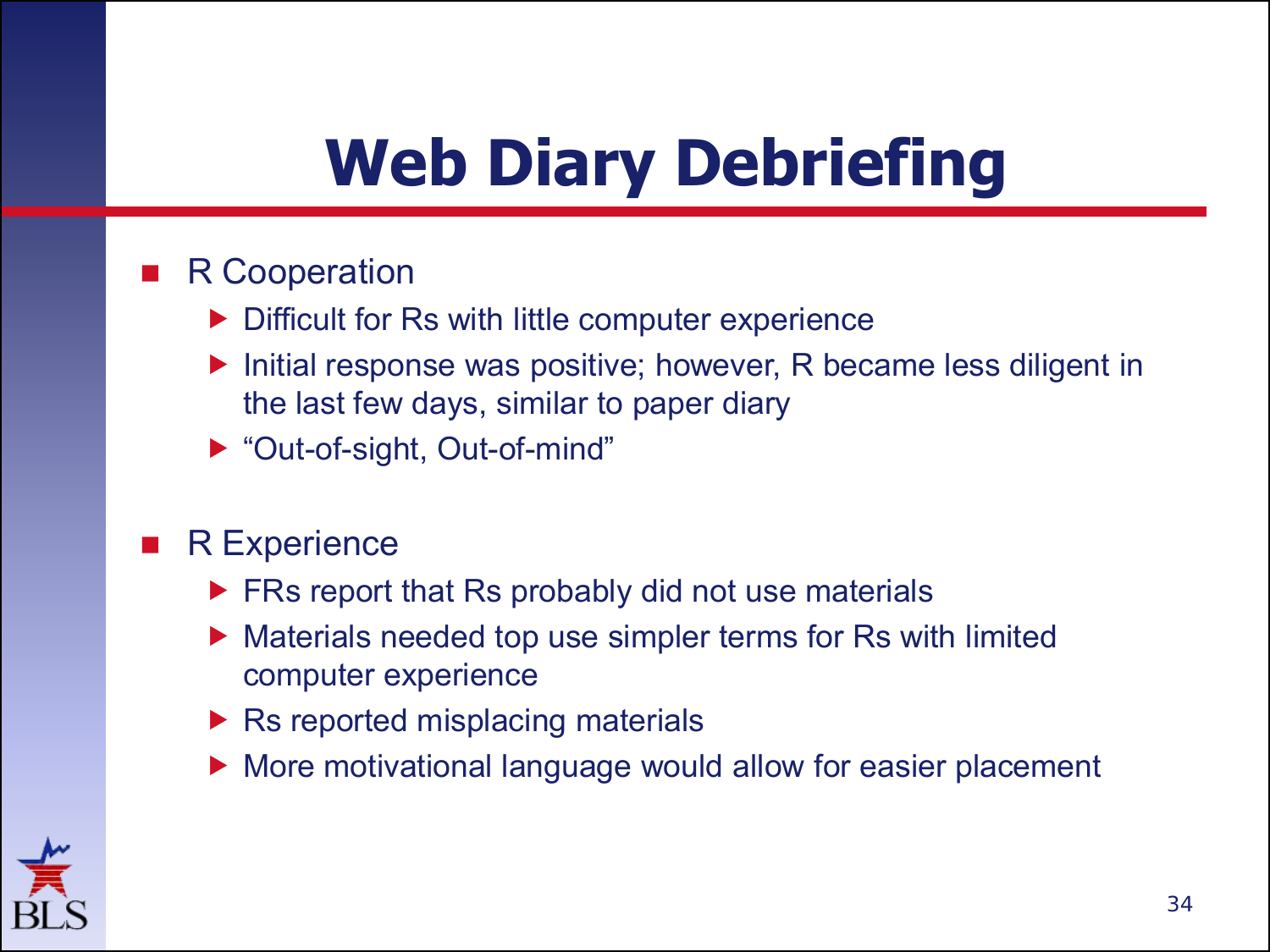# **Web Diary Debriefing**

- R Experience (cont.)
	- $\triangleright$  Provide flap for receipts in user guide similar to paper diary
	- Official letter provided by Census describing why the R is being asked to provide their email address
	- Allow four or five day window after the reporting period ends for the R to enter additional expenses that were forgotten during the reporting period
	- $\triangleright$  Rs frustrated that they had to enter purchase date for each expense

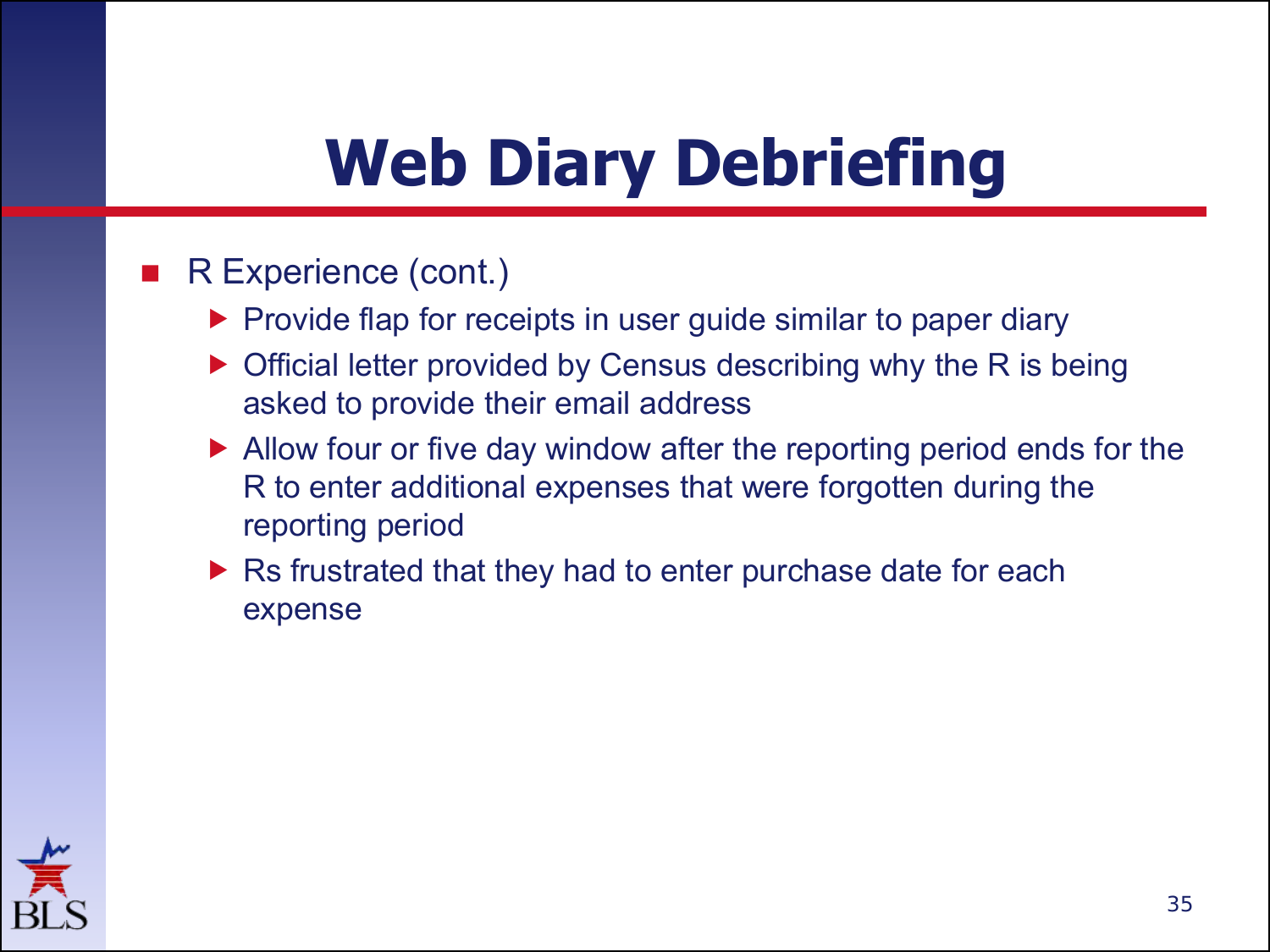# **Web Diary Debriefing**

#### FR Experience

- ▶ Self-study training inadequate, thought classroom training would have been superior
- $\triangleright$  Recall and receipts were not handled in an intuitive way
- Difficult to enter receipts and recall data without having access to what was entered by the respondent
- $\triangleright$  Send the R reminder emails or text messages
- ▶ Complete a demonstration of the web diary before the FR leaves
- ▶ Let Rs customize their usernames and passwords

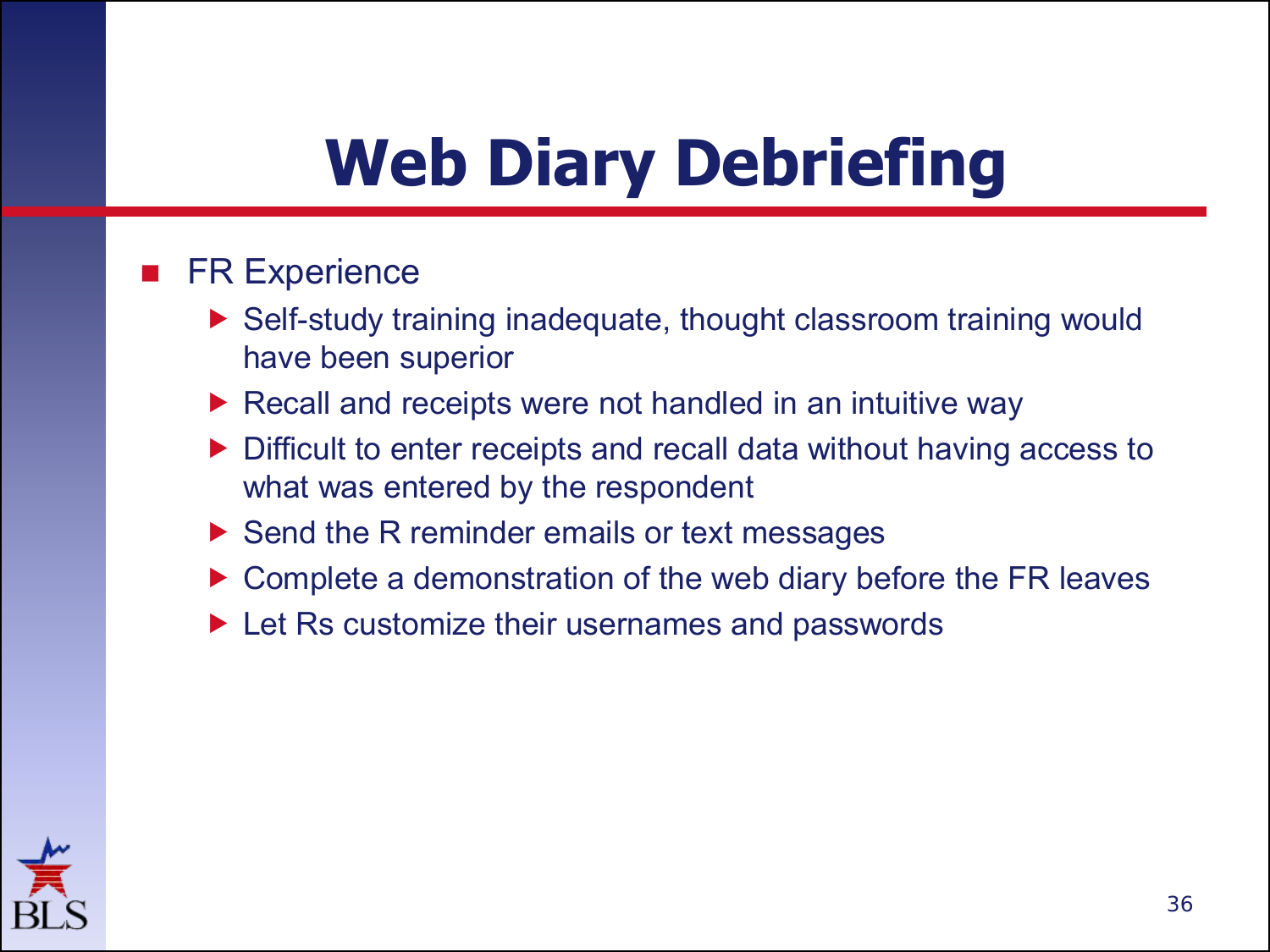#### **Main Issues**

#### **E** Issues and expected resolutions

| <b>Lower Response Rate</b>                        | Offer multiple survey modes & improved FR<br>training |
|---------------------------------------------------|-------------------------------------------------------|
| <b>Lower Expenditures and</b><br>Failure-to-login | Tailored follow-up through paradata monitoring        |
| <b>Help Desk</b>                                  | Offer dedicated help desk through Census              |

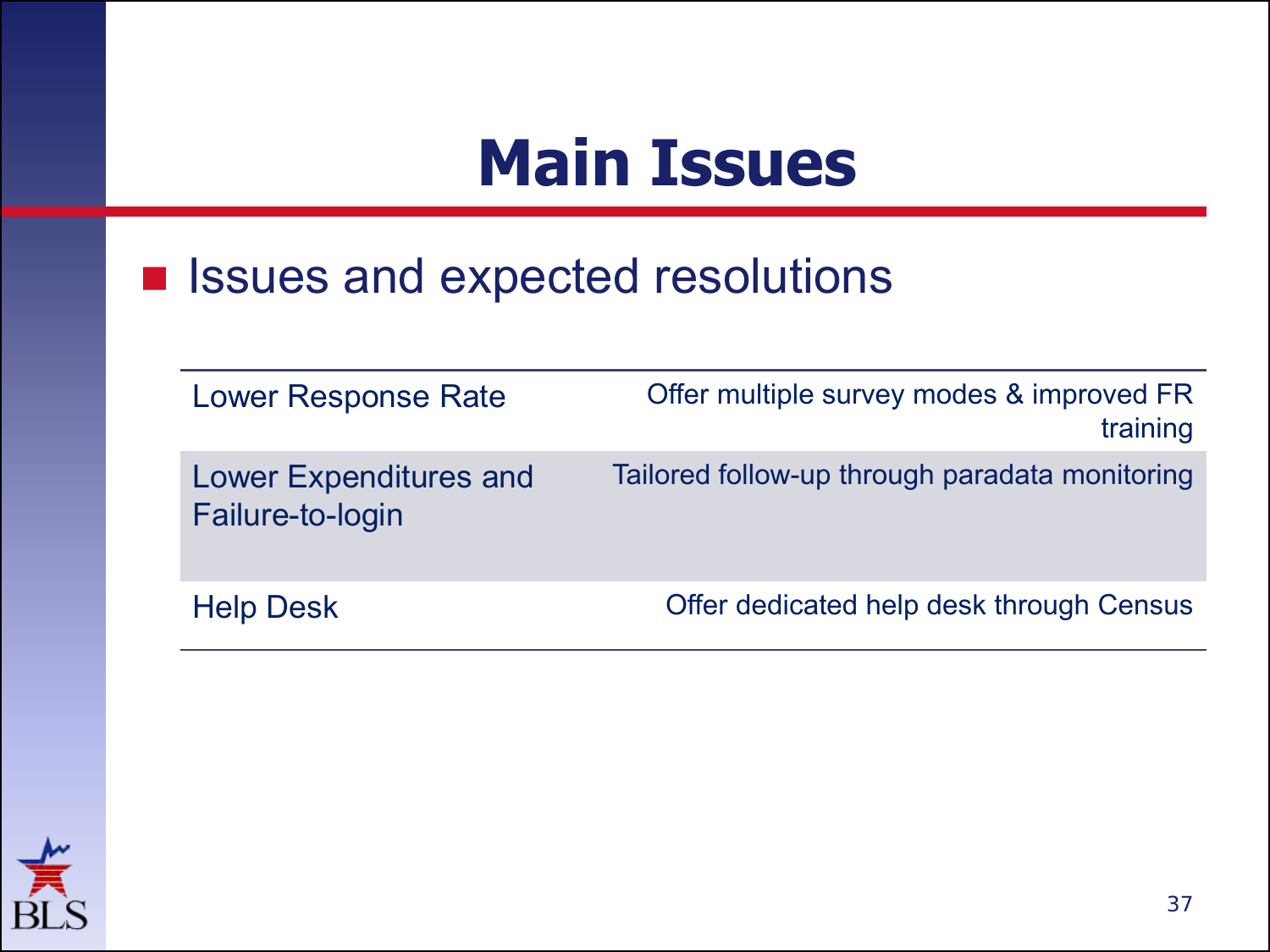#### **Input into Individual Diaries Field Test**

- Targeted Sampling
- Paradata Monitoring
- Streamlined and Efficient Design
- Straightforward R Materials
- Comprehensive FR Training
- Additional Follow-up Procedures
- Receipt/Recall Procedures

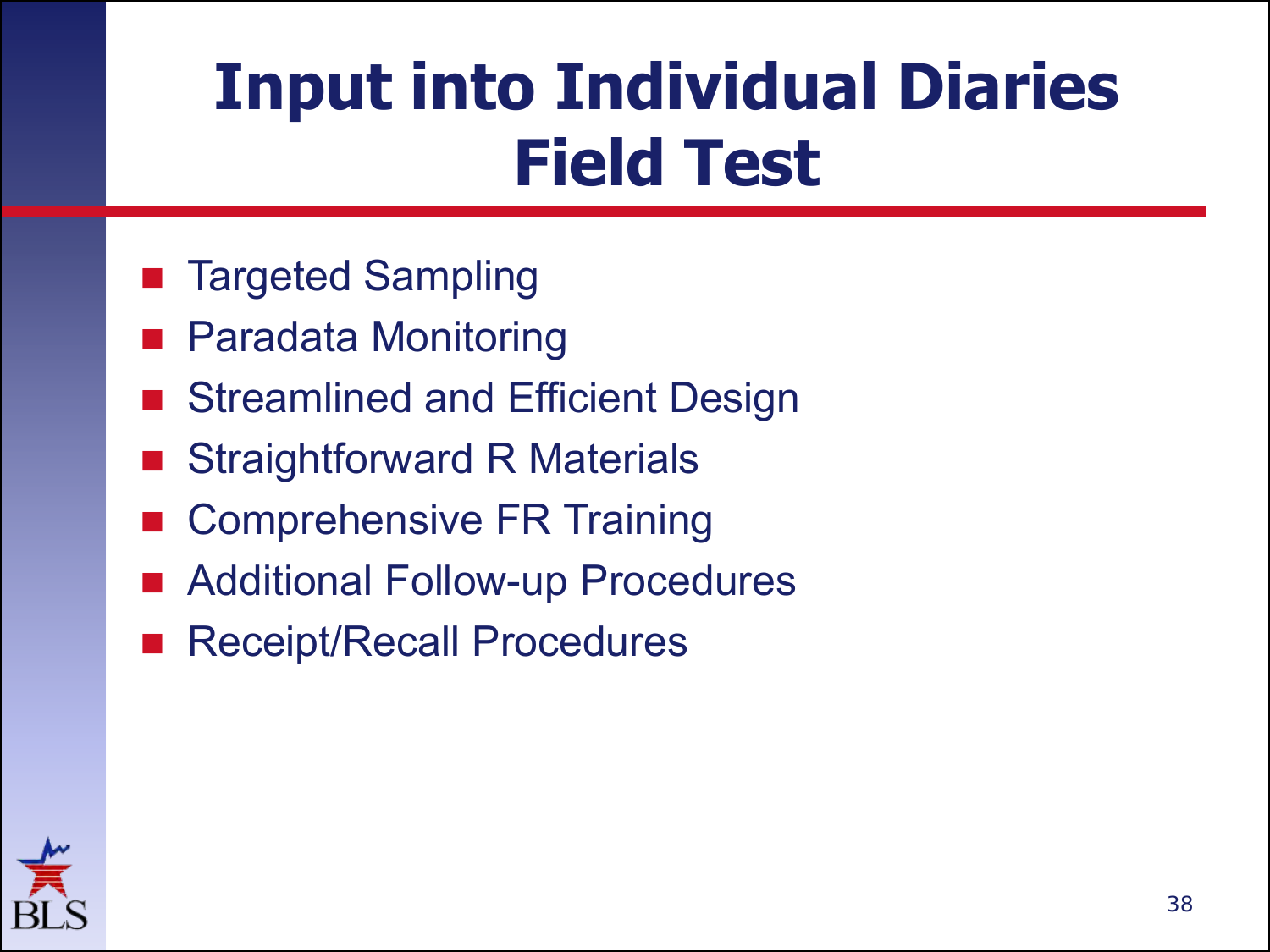#### **Acronym Definitions**

- WD Web Diary
- FR Field Representative
- R Respondent
- CU Consumer Unit
- HH Household
- CAPI Computer-assisted Personal Interviewing
- MCS Master Control System
- FSB Financial Surveys Branch
- CEPB Consumer Expenditure Programming Branch
- DSD Demographic Surveys Division
- ASD Application Support Division
- **NPC National Processing Center**
- ROSCO Regional Office Survey Control